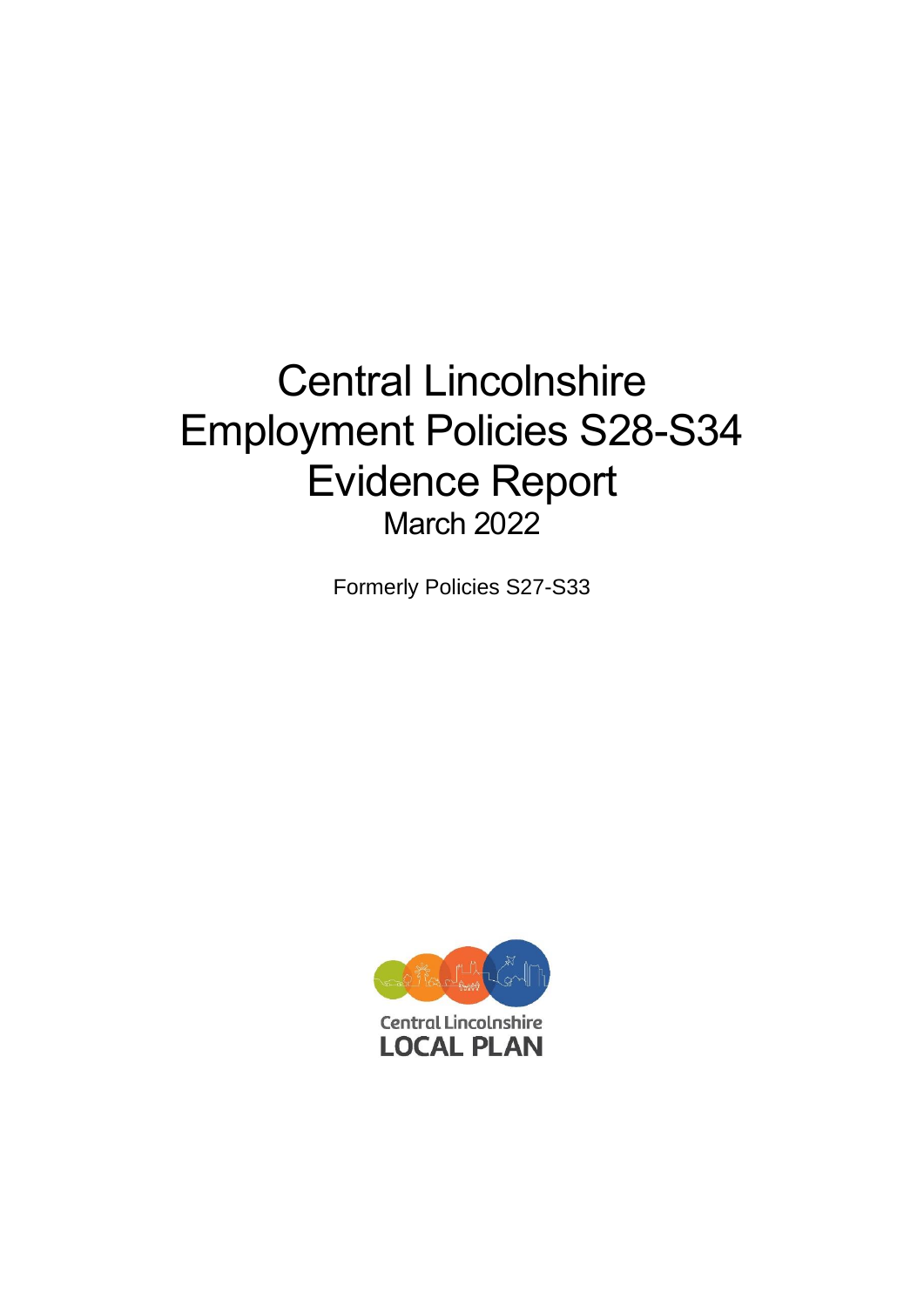# Contents

| 1. |                                                                                 |  |
|----|---------------------------------------------------------------------------------|--|
| 2. |                                                                                 |  |
|    |                                                                                 |  |
|    |                                                                                 |  |
| 3. |                                                                                 |  |
| 4. |                                                                                 |  |
| 5. |                                                                                 |  |
|    |                                                                                 |  |
|    |                                                                                 |  |
|    |                                                                                 |  |
|    |                                                                                 |  |
|    |                                                                                 |  |
|    | Policy 33: Non-designated Employment Proposals within Identified Settlements 18 |  |
|    | Policy 34: Non-designated Employment Proposal in the Countryside 19             |  |
| 6. |                                                                                 |  |
| 7. |                                                                                 |  |
| 8. |                                                                                 |  |
| 9. |                                                                                 |  |
|    |                                                                                 |  |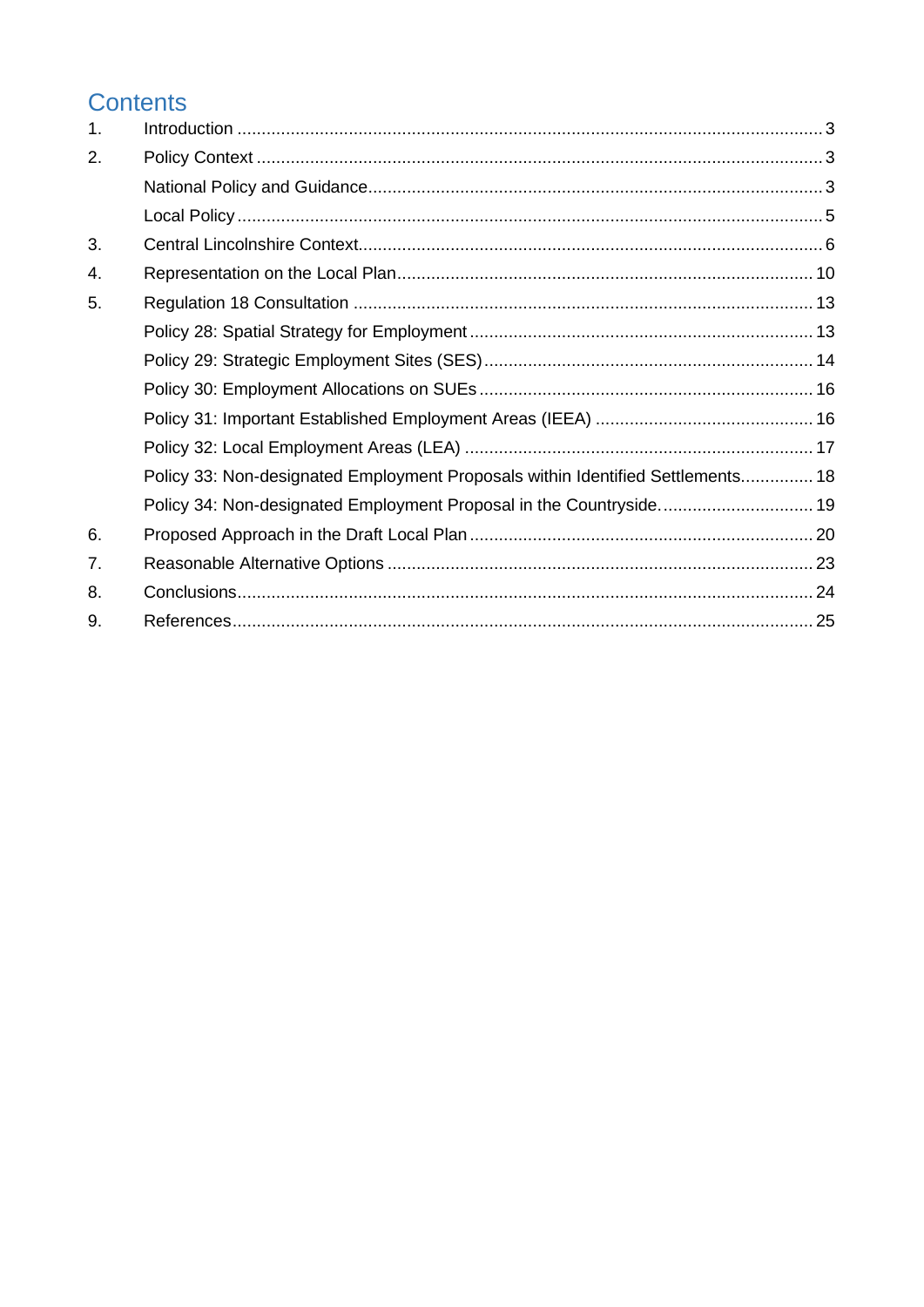# <span id="page-2-0"></span>1. Introduction

- 1.1. Central Lincolnshire Local Plan was originally adopted in April 2017. The Central Lincolnshire Local Plan is made up of three districts: City of Lincoln, North Kesteven and West Lindsey. The Local Plan review commenced in 2018.
- 1.2. This Evidence Report, which is one of a collection, provides background information and justification for the revisions to the Employment Policies. The Employment Policies will be used in determining planning applications for employment development proposals in Central Lincolnshire across the plan period.
- 1.3. The Central Lincolnshire Authorities have also identified in their Corporate Plans the desire to increase employment opportunities through economic growth. This will be delivered primarily through the Local Plan.
- 1.4. This report provides background evidence which underpins the employment elements of the Local Plan and explains the methodology used in deciding what approach is right for Central Lincolnshire and why allocated employment sites are proposed to stay the same. It summarises elements from other key pieces of the evidence base and provides necessary context to justify the proposed approach.

# <span id="page-2-1"></span>2. Policy Context

# National Policy and Guidance

<span id="page-2-2"></span>2.1. The National Planning Policy Framework (NPPF) was revised in July 2021 and sets out the framework for planning in England. It includes clear instructions for the production of Local Plans and sets out the Government's requirements for how employment policy should be shaped. Section 6 within the 2021 NPPF is entitled: *Building a strong, competitive economy*. This section is set out in full below (paragraph nos. as in the NPPF).

### Paragraph 81:

*"Planning policies and decisions should help create the conditions in which businesses can invest, expand and adapt. Significant weight should be placed on the need to support economic growth and productivity, taking into account both local business needs and wider opportunities for development. The approach taken should allow each area to build on its strengths, counter any weaknesses and address the challenges of the future. This is particularly important where Britain can be a global leader in driving innovation<sup>42</sup>, and in areas with high levels of productivity, which should be able to capitalise on their performance and potential."*

### Paragraph 82:

*"Planning policies should:* 

*a) set out a clear economic vision and strategy which positively and proactively encourages sustainable economic growth, having regard to Local Industrial Strategies and other local policies for economic development and regeneration; b) set criteria, or identify strategic sites, for local and inward investment to match the strategy and to meet anticipated needs over the plan period;* 

*c) seek to address potential barriers to investment, such as inadequate infrastructure, services or housing, or a poor environment; and*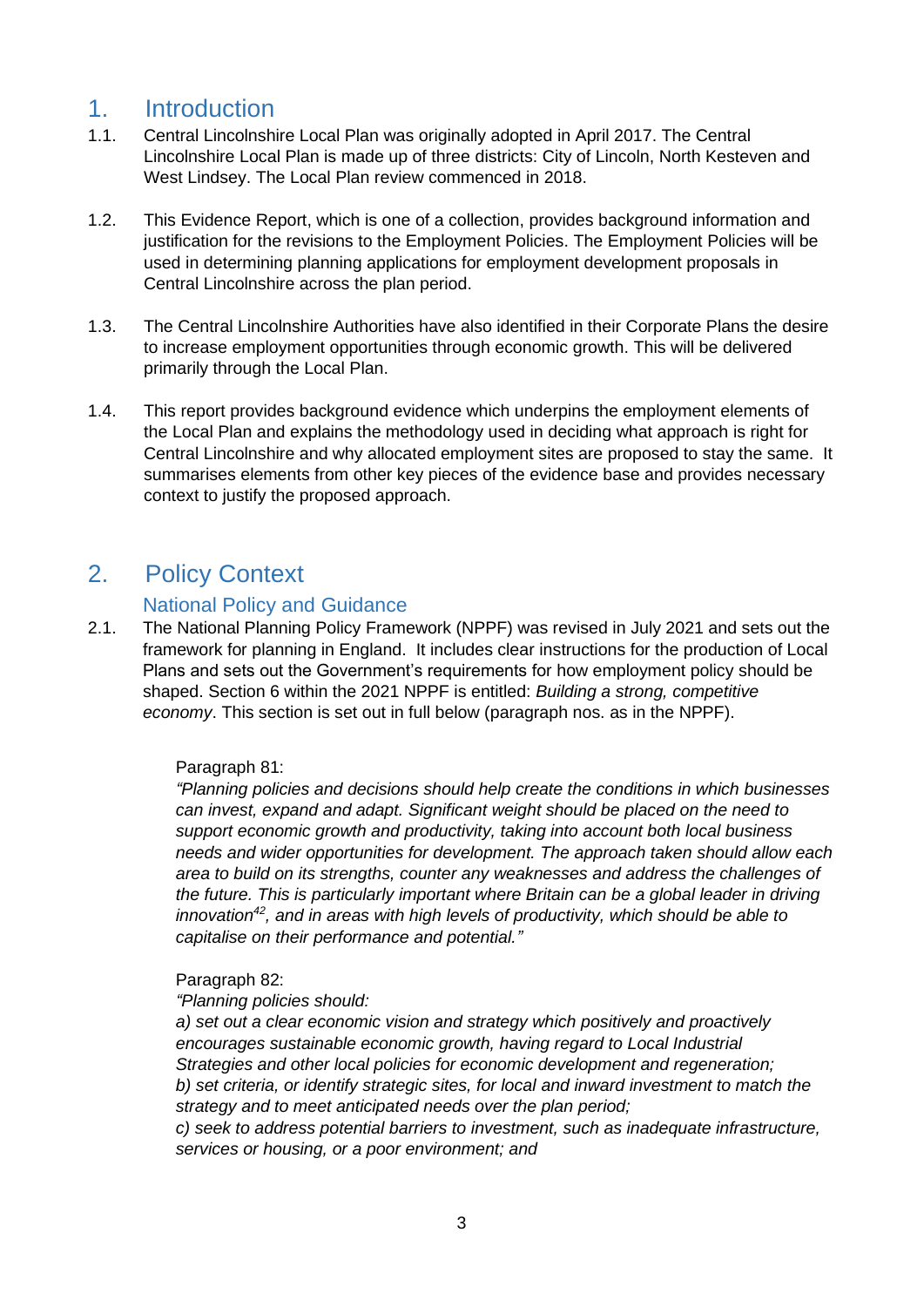*d) be flexible enough to accommodate needs not anticipated in the plan, allow for new and flexible working practices (such as live-work accommodation), and to enable a rapid response to changes in economic circumstances."*

### Paragraph 83

*"Planning policies and decisions should recognise and address the specific locational requirements of different sectors. This includes making provision for clusters or networks of knowledge and data-driven, creative or high technology industries; and for storage and distribution operations at a variety of scales and in suitably accessible locations."*

2.2. Given much of Central Lincolnshire's rural nature paragraph 84 also provides expectations for plan-making to support a prosperous rural economy. It states:

> *"Planning policies and decisions should enable: a) the sustainable growth and expansion of all types of business in rural areas, both through conversion of existing buildings and well-designed new buildings; b) the development and diversification of agricultural and other land-based rural businesses; c) sustainable rural tourism and leisure developments which respect the character of the countryside; and*

*d) the retention and development of accessible local services and community facilities, such as local shops, meeting places, sports venues, open space, cultural buildings, public houses and places of worship."*

- 2.3. Paragraph 20 states that "*Strategic policies should set out an overall strategy for the pattern, scale and quality of development, and make sufficient provision for…employment*".
- 2.4. Planning Practice Guidance (PPG). The NPPG was introduced in 2014 and it sets out live guidance on how to implement the policies of the NPPF.
- 2.5. The PPG includes a section titled Economic Need which sets out some expectations for how Local Plans should address employment, including:

"*How can authorities determine the type of employment land that is needed? Strategic policy-making authorities will need to prepare a robust evidence base to understand existing business needs, which will need to be kept under review to reflect local circumstances and market conditions. National economic trends may not automatically translate to particular areas with a distinct employment base. Where appropriate, local planning authorities can use their Authority Monitoring Report and the plan review process to ensure that their evidence base remains up to date.*

*Functional economic market areas can overlap several administrative areas so strategic policy-making authorities may have to carry out assessments of need on a cross-boundary basis with neighbouring authorities within their functional economic market area. Local Enterprise Partnerships (and county councils) can play a key role in this process.*" 1

*"How can market signals be used to forecast future need?*

<sup>1</sup> PPG Paragraph: 025 Reference ID: 2a-025-20190220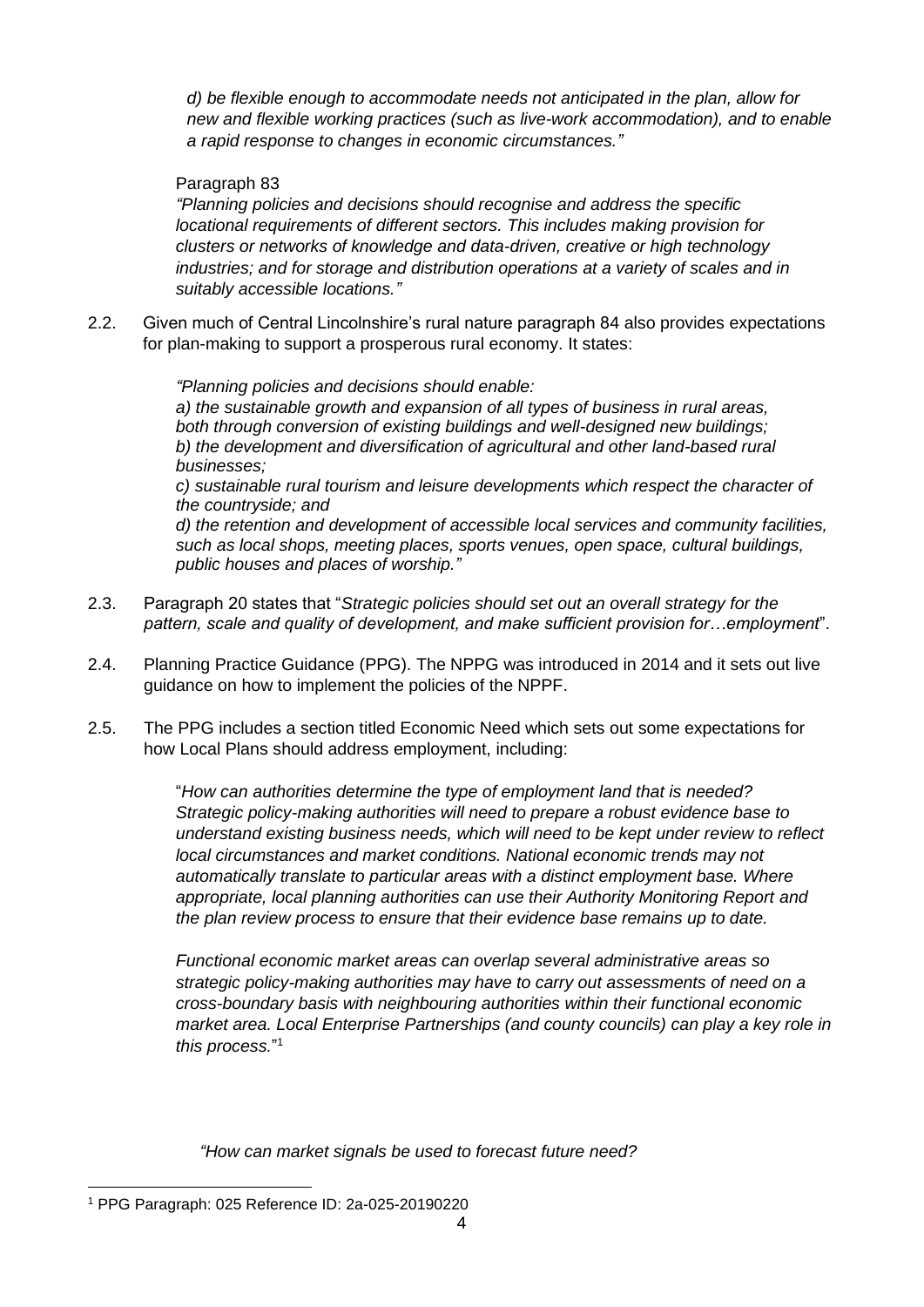*Strategic policy making authorities will need to develop an idea of future needs based on a range of data which is current and robust, such as:*

*•sectoral and employment forecasts and projections which take account of likely changes in skills needed (labour demand)*

*•demographically derived assessments of current and future local labour supply (labour supply techniques)*

*•analysis based on the past take-up of employment land and property and/or future property market requirements*

*•consultation with relevant organisations, studies of business trends, an understanding of innovative and changing business models, particularly those which make use of online platforms to respond to consumer demand and monitoring of business, economic and employment statistics.*

*Authorities will need to take account of longer term economic cycles in assessing this data, and consider and plan for the implications of alternative economic scenarios.*" *2*

### Local Policy

<span id="page-4-0"></span>2.6. Current Local Plan policy for employment is set out within LP5 Delivering Jobs and Prosperity. The policy takes a hierarchy approach focusing employment to allocated sites near urban areas. The policy then identifies other areas that are not allocated using a criteria-based approach.

<sup>2</sup> PPG Paragraph: 027 Reference ID: 2a-027-20190220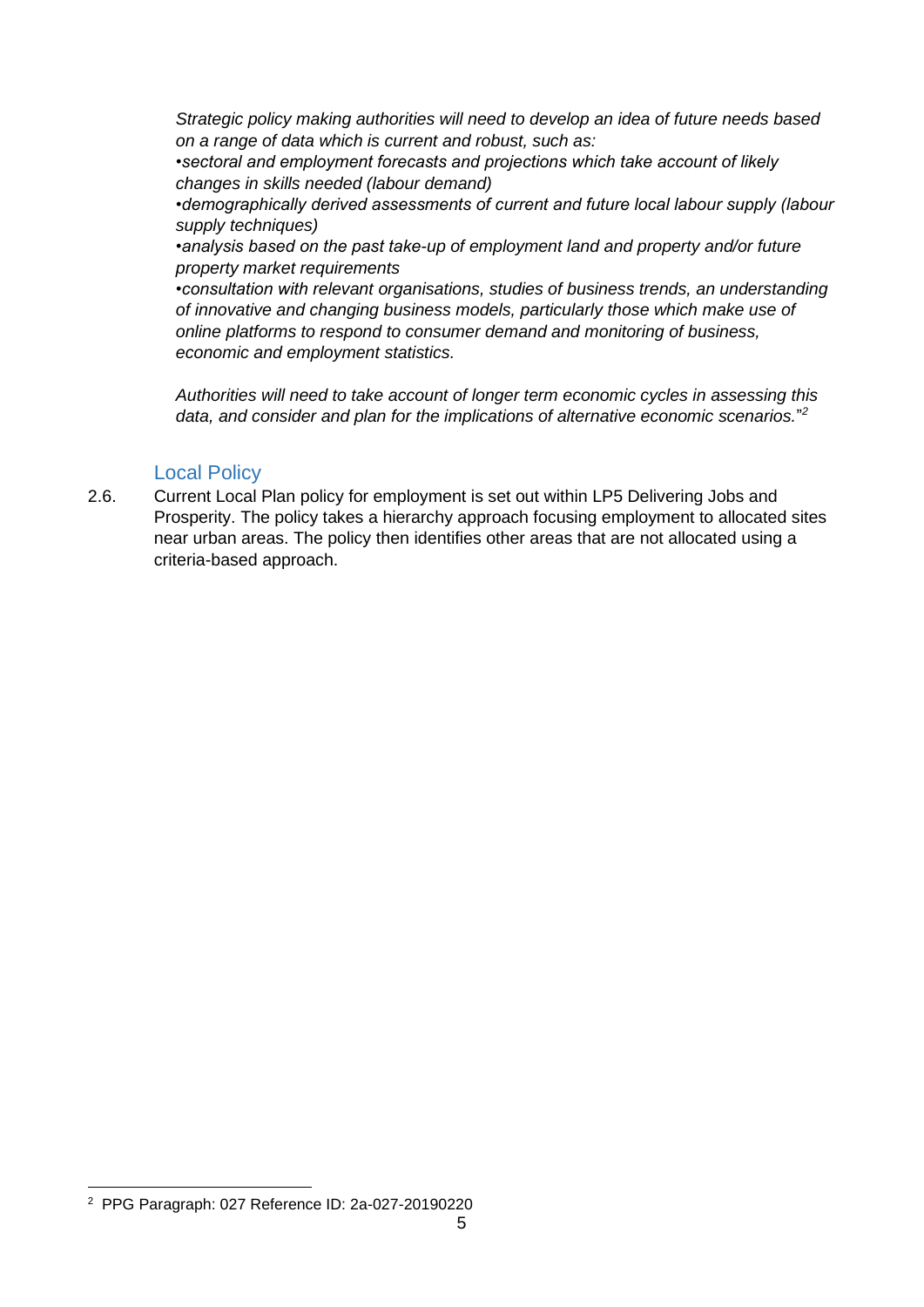# <span id="page-5-0"></span>3. Central Lincolnshire Context

## **Greater Lincolnshire Local Enterprise Partnership**

- 3.1. The three Central Lincolnshire Local Authorities are within the Greater Lincolnshire Local Enterprise Partnership (GLLEP). It has managed to secure financial support from Government as part of the Growth Deal as well as to assist with setting up a number of Enterprise Zones. The GLLEP has identified a number of key growth sectors within the local economy which can help grow the economy and create employment opportunities. These include the following six sectors:
	- Manufacturing
	- Agri-food
	- Visitor Economy
	- Low Carbon
	- Health & Care
	- Ports & Logistics
- 3.2. The GLLEP's Strategic Economic Plan (SEP) was first written in 2014. It has a number of projects underway with many completed. In spring 2016, the SEP was updated to reflect the ongoing projects to continue growth and attract new investment. The SEP set out the following ambitious targets for the entire GLLEP area to achieve the following by 2030:
	- Create 13,000 new jobs
	- Support 22,000 businesses
	- Increase the value of the Greater Lincolnshire Economy by £3.2m
	- Deliver up to 100,000 new homes
- 3.3. At a national level, in November 2017, the Government set out a long-term plan to boost the productivity and earning power of people throughout the UK. This plan set out five "foundations of productivity" as the key building blocks to a transformed economy:
	- **Ideas-** the world's most innovative economy
	- **People-** good jobs and greater earning power for all
	- **Infrastructure-** a major upgrade to the UK's Infrastructure
	- **Business Environment-** the best place to start and grow a business
	- **Places-**prosperous communities across the UK
- 3.4. Following on from these building blocks 'four grand challenges' were identified as opportunities to put the UK at the forefront of the industries in the future:
	- AL & Data Economy
	- Ageing society
	- Clean Growth
	- Future Mobility
- 3.5. In April 2017, the GLLEP responded to the government's long-term plan and is now actively working to produce a Local Industrial Strategy which will seek to address the challenges locally, for Greater Lincolnshire. In November 2019, the GLLEP published a draft Local Industrial Strategy (LIS) Evidence Base report. This document is structured into 'five foundations of productivity' which include ideas, people, infrastructure, business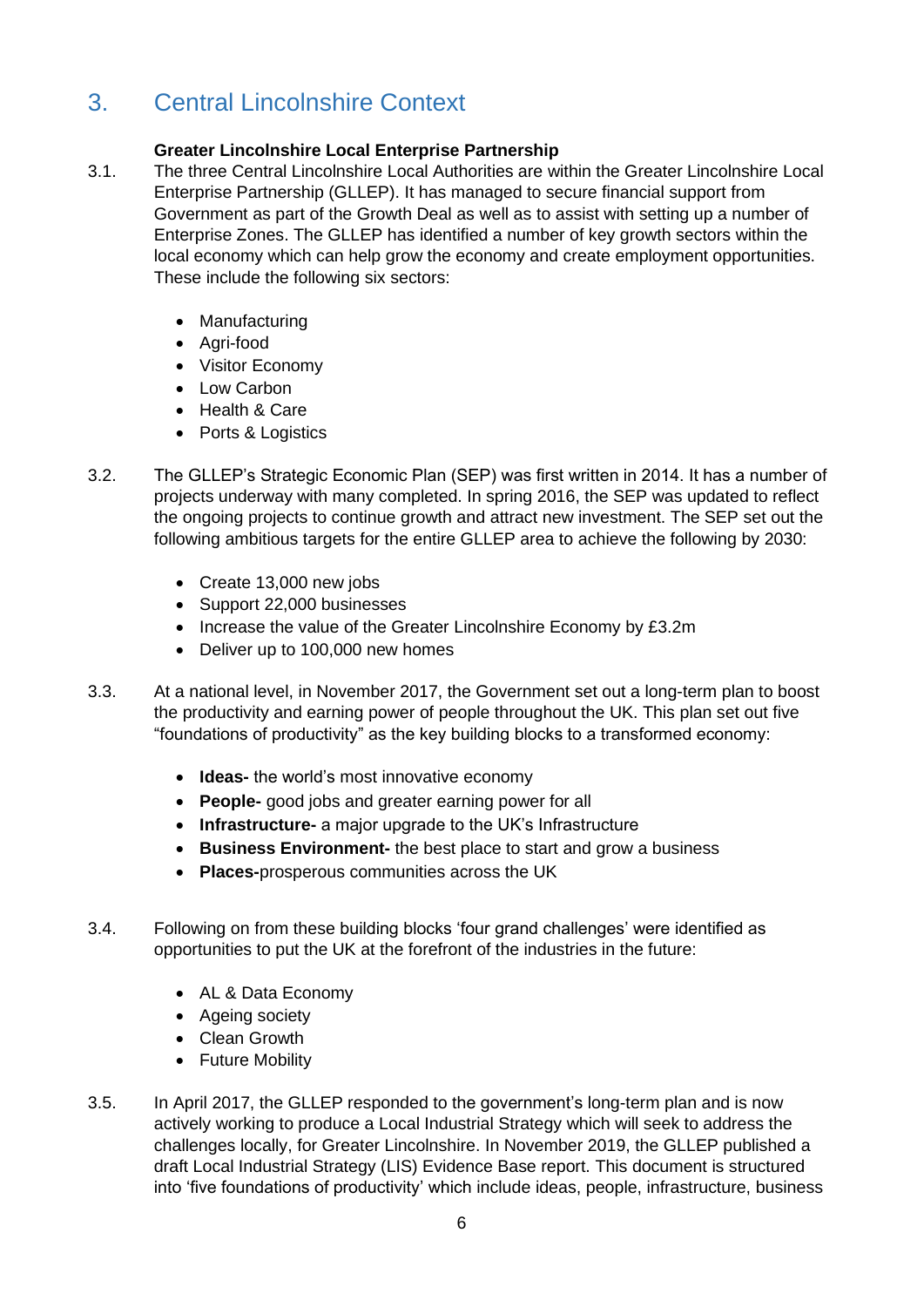environment and place. These are closely aligned to the National Industrial Strategy themes as set out in 3.6.

- 3.6. Some of the main headlines include sectors that have grown in Gross Value Added (GVA) including primary industries (agriculture, mining, utilities, water and waste management), Admin and Support Activities, Professional, scientific and technical activities. There has been a decline in manufacturing over time. Finance and insurance and Information and Communication sectors have both lagged behind with only modest growth. (Source: Local Industrial Evidence Base 2019, p.22).
- 3.7. Within the Local Industrial Strategy Evidence Base report, page 54 outlines potential Brexit exposure to the workforce and the potential impact on each sector with the exception of offshore wind power as 'high'.
- 3.8. In February 2021, the LIS was updated to reflect the ongoing COVID-19 situation intertwined with renewed national government emphasis on the latest government publication, Build Back Better, HM Treasury (2021). Within these three core pillars for growth are noted as: infrastructure, skills and innovation. The updated version reflects some of the key ideas of the HM Treasury update to ensure Central Lincolnshire continues to seek the ambition of creating 3.7billion growth in GVA by 2030.
- 3.9. The core themes identified by the GLLEP for Greater Lincolnshire are summarise in the Figure 1 below:



*Figure 1:* Greater Lincolnshire LEP main priorities for growth sectors, page 5 GLLEP, LIS updated February 2021, pg 5.

3.10. The GLLEP have also produced a document in March 2021, "Protecting Progressing and Prospering: Greater Lincolnshire's Economic Plan for Growth". The document sets out a journey of 3 key stages emerging from the impacts of COVID-19 pandemic. Protecting, sets out short term recovery plan and national recovery programs. Progressing, sets out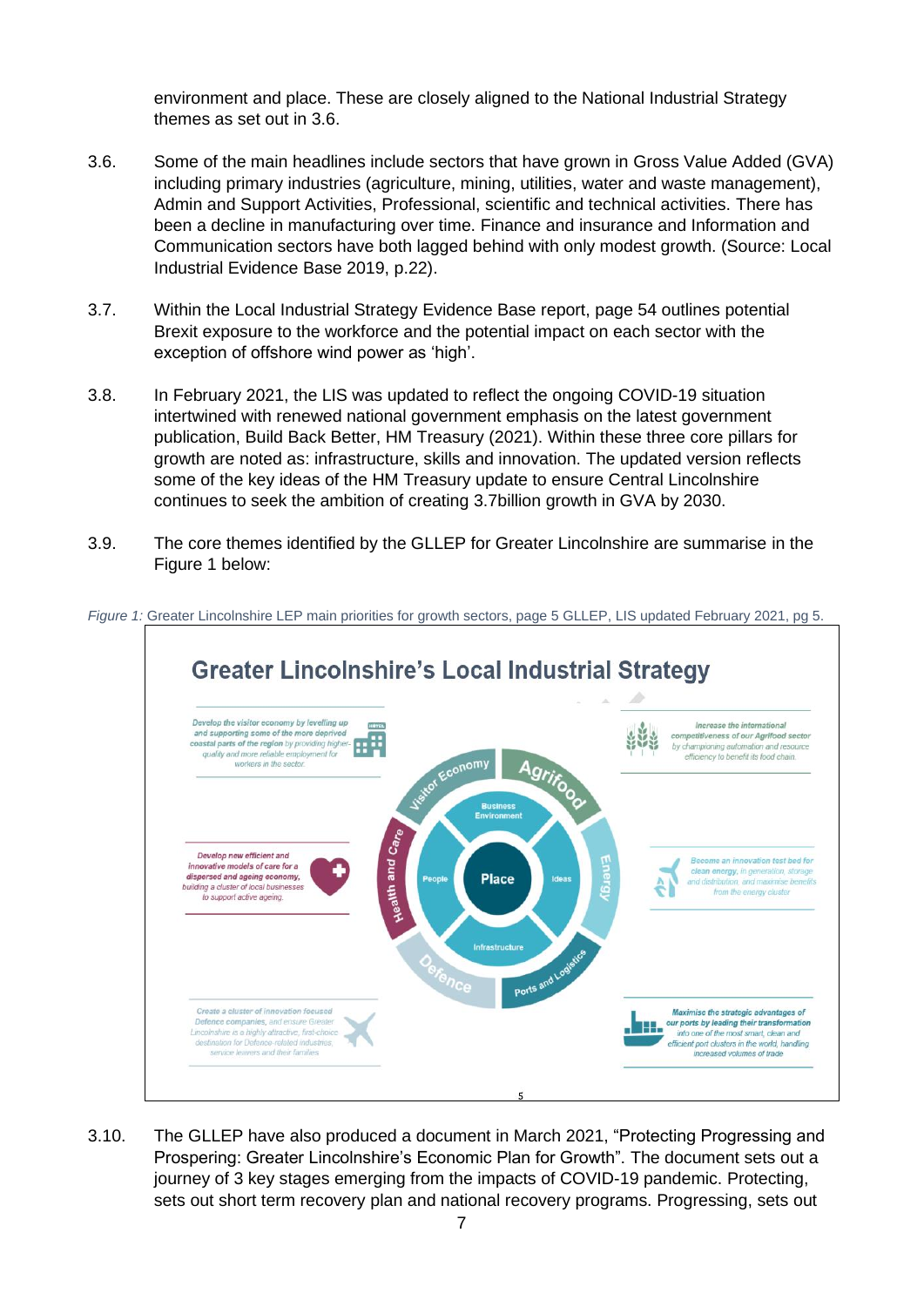the ambition to keep the delivery of programs that are underway such as Town Fund Investments. The final stage of the journey is prospering which seeks to transform ways of working and growing Greater Lincolnshire economy further still for example, a centre for Food Logistics.

3.11. The Central Lincolnshire authorities have a role to play in the delivery of these targets listed in Figure 1 and the overall recovery program, Protecting Progressing and Prospering. Therefore, these key strategies and strategic plans for Greater Lincolnshire have been reflected in the approach to employment policy for the Local Plan. The Central Lincolnshire Local Plan directly relates to the delivery of many of these aspirations through ensuring sufficient employment land for growth of both existing and new businesses.

#### *Central Lincolnshire Economic Needs Assessment (ENA)*

- 3.12. The Central Lincolnshire Authorities commissioned Turley to provide an updated Economic Needs Assessment (ENA) update as part of the review process. The review by Turley was completed in March 2020. The purpose of the update was to re-assess Central Lincolnshire's future need and demand for jobs, employment land and premises to ensure future land allocations respond to local needs and maximise opportunities for sustainable economic growth.
- 3.13. The work of this study was done in two phases, the first focused on analysing a range of standard economic datasets and forecasts to assess Central Lincolnshire's current economic performance since 2015 and future growth prospects. The second phase of work used the outputs of the first phase to devise and test a number of employment growth scenarios from two of the three leading providers, Experian and Oxford Economics. This enables evidenced conclusions to be reached on the level of employment growth that Central Lincolnshire is expected to experience over the Plan period from 2018 – 2040. It is worth noting, the report findings from Turley were completed in March 2020. Although, some references have been made to Brexit and the Coronavirus Pandemic the full effects were largely unknown at the time this evidence was produced and there continues to be uncertainty about the full impacts today.
- 3.14. Turley reviewed the evidence which had been produced for the current 2017 Local Plan to see how job growth prediction aligned with what actually happened. A few of the key findings are summarised below:
	- 1,850 jobs per annum which exceeded earlier estimates.
	- Strong growth in business administration, accommodation and food services.
	- Manufacturing also increased which was predicted to decline.
	- Retail/wholesale there was a decline in jobs rather than predicted growth. *Data based on actual employment data 2012-2018: (Turley 2020, pg i)*
- 3.15. It also updated forecasts on future employment growth concluding that:

*"Experian is the more optimistic of the two forecasts, envisaging the creation of circa 714 jobs per year compared to around 420 jobs per annum under the Oxford Economics forecast which notably assumes that growth will markedly slow beyond the coming decade. Experian has generally made more positive assumptions on the growth of individual sectors, with some exceptions, albeit there are also instances where the forecasting houses are in broad agreement".* (Turley 2020, pg ii)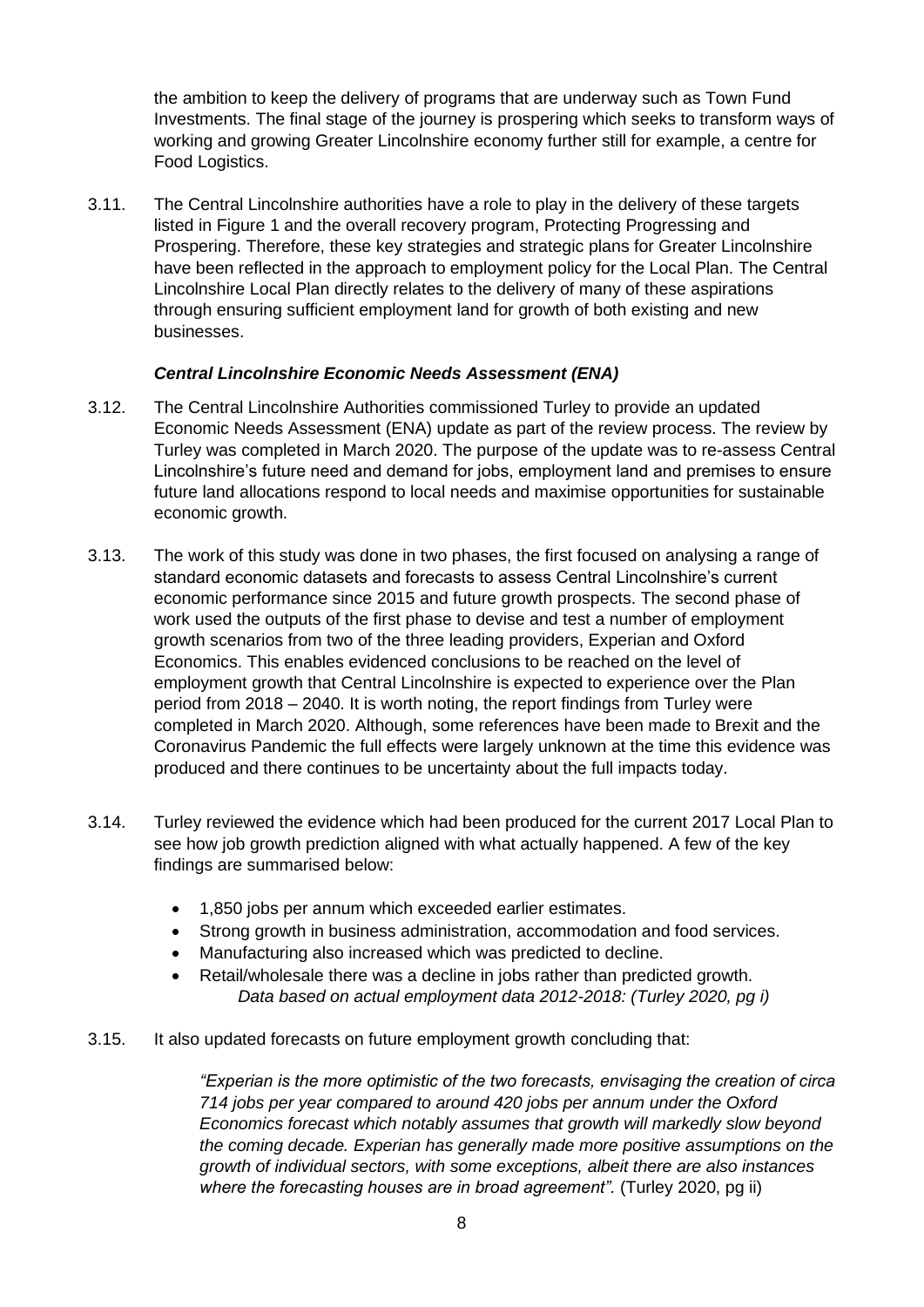3.16. It goes onto identify the implications for future employment needs, the ENA 2020 recommends a blend of this data sets alongside what employment growth that has occurred so far to date. (ENA Turley, 2020 p.80). The recommendation is that circa 992 jobs will be created annually throughout Central Lincolnshire over the new plan period 2018-2040. The breakdown of change for each district is shown in table 1.

| Area                        | Total change | Proportionate | Average    | Average       |
|-----------------------------|--------------|---------------|------------|---------------|
|                             | 2018-40      | change $(\%)$ | change per | annual growth |
|                             |              | 2018-40       | annum      | rate $(\%)$   |
| Lincoln                     | 10,082       | 17.7%         | 485        | 0.7%          |
| North Kesteven              | 7,938        | 19.0%         | 361        | 0.8%          |
| <b>West Lindsey</b>         | 3,799        | 13.5%         | 173        | 06%           |
| <b>Central Lincolnshire</b> | 21,818       | 17.2%         | 992        | 0.7%          |

*Table 1: Jobs growth projection in Central Lincolnshire during plan period from page 59 Turley (March 2020).* 

3.17. Generally, employment growth for 2018-2040 is predicted to grow during the plan period at a steady rate. Table 2 shows the two economic predictions.

*Table 2: Employment growth forecast for Central Lincolnshire from page 38 Turley (March, 2020)*

| Employment growth forecast for Central Lincolnshire by authorities by Experian and Oxford |                         |          |                                    |                        |             |                                    |
|-------------------------------------------------------------------------------------------|-------------------------|----------|------------------------------------|------------------------|-------------|------------------------------------|
| Economics (2018-40)                                                                       |                         |          |                                    |                        |             |                                    |
|                                                                                           | <b>Oxford Economics</b> |          |                                    | Experian               |             |                                    |
| Area                                                                                      | Forecast job<br>growth  | % growth | Average<br>annual<br>growth<br>'%) | Forecast job<br>growth | %<br>growth | Average<br>annual<br>growth<br>(%) |
| Lincoln                                                                                   | 4,863                   | 8.0%     | 0.4%                               | 7,600                  | 12.7%       | 0.5%                               |
| North Kesteven                                                                            | 3,638                   | 7.3%     | 0.3%                               | 5,600                  | 11.2%       | 0.5%                               |
| West Lindsey                                                                              | 737                     | 2.4%     | 0.1%                               | 2,500                  | 9.0%        | 0.4%                               |
| <b>Central</b><br>Lincolnshire                                                            | 9,239                   | 6.5%     | 0.3%                               | 15,700                 | 11.4%       | 0.5%                               |

- 3.18. Section 7 of the ENA explains the implications for employment land and sets out the methodology used for calculating the floor space that will be required for the plan period. However, it is worth noting that since the ENA was written there has been National amendments to the Town and Country Planning (Use Classes) (Amendment) (England) Regulation 2020 which has made significant alterations regarding B1. The new use class order has now updated this traditional B1 to a new class, Class E which also encompasses other refreshed use classes (A1, A2, A3, parts of D1 and D2).
- 3.19. The information in table 3 outlines the amount of floorspace that would be requried based on the predictions of growth. The table summarises this by use class and then an overall amount of space that is required during the plan period.

| Implied need for additional land in B use classes (2018-2040) |               |                       |                |                        |
|---------------------------------------------------------------|---------------|-----------------------|----------------|------------------------|
|                                                               | Addition jobs | <b>Additional FTE</b> | Additional     | <b>Additional Land</b> |
|                                                               |               | jobs                  | floorspace GEA |                        |
| Office                                                        | 9,798         | 7,340                 | 97,491 sqm     | 6.5ha                  |
| (B1a/b)                                                       |               |                       |                |                        |
| Industrial                                                    | 79            | 78                    | 3,483 sqm      | 0.9 <sub>ha</sub>      |

*Table 3: Implied need for additional land in B use classes (2018-40) from pg68 Turley (March, 2020)*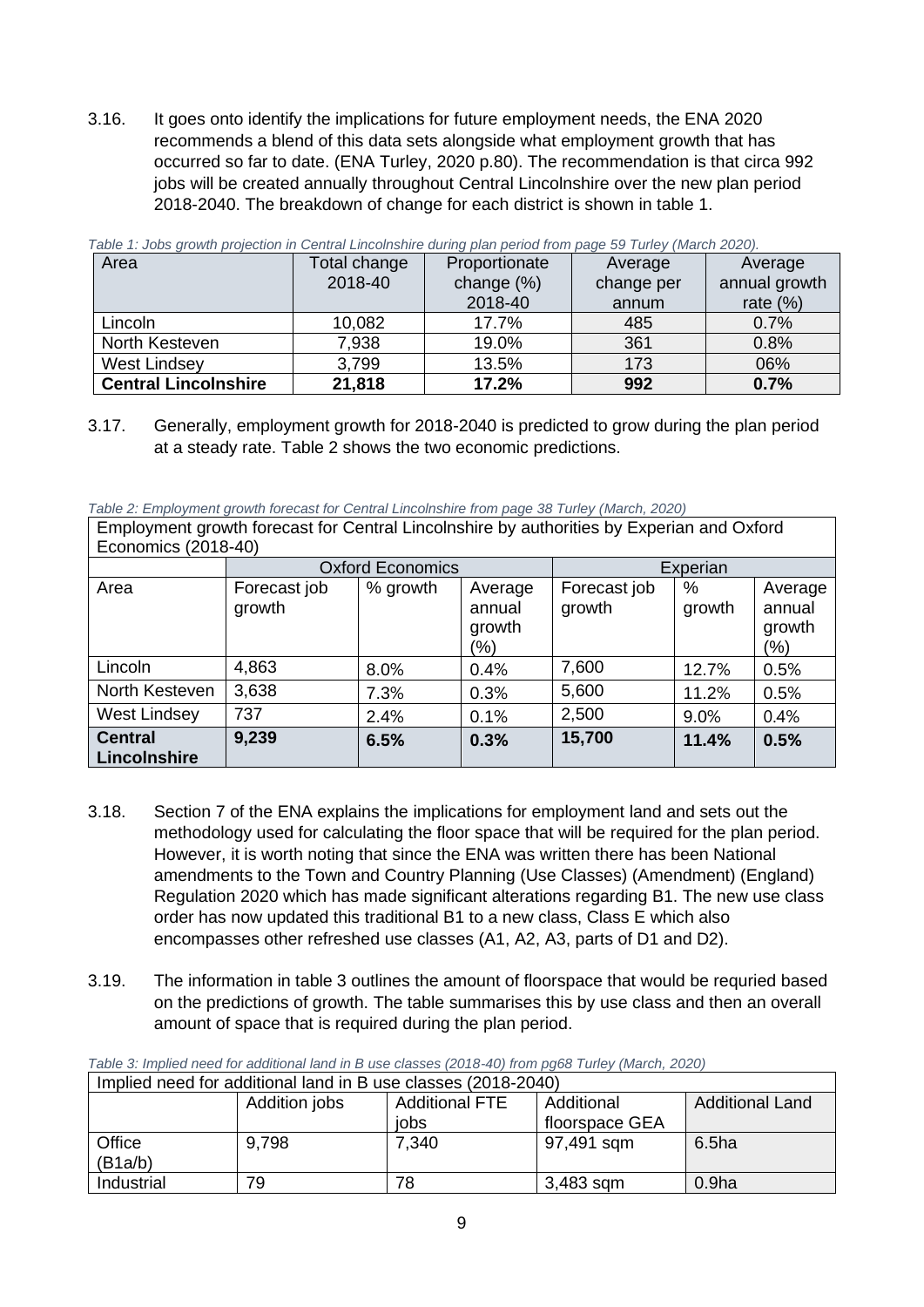| <b>B1c/B2</b>     |        |       |             |                   |
|-------------------|--------|-------|-------------|-------------------|
| Warehouse<br>(B8) | 259    | 232   | 17,061sqm   | 4.3 <sub>ha</sub> |
| Total B uses      | 11,683 | 7,650 | 118,035 sqm | 11.6ha            |

3.20. The recommendations set out in the ENA are illustrative based on the economic modelling that has been carried out. The report also highlights the econmic volatility of the current time including the public health crisis and the potential impacts of of Brexit. Policy development must take a holistic view and wider local economic trends.

# <span id="page-9-0"></span>4. Representation on the Local Plan

4.1. The Issues and Options Consultation (2019) included the following proposal in relation to how the employment policy might be changed

### **PROPOSAL 15 – Revisions to the Employment Policy**

Sites allocated for employment development in Strategic Employment Sites and within the Sustainable Urban Extensions are proposed to remain allocated in the new Local Plan unless evidence suggests they are no longer suitable or deliverable.

Designated Established Employment Areas are proposed to be carried forward into the new Local Plan unless evidence suggests that this designation is no longer suitable. It is proposed that some additional flexibility be applied to the designated Established Employment Areas to allow for other uses where this would not undermine the role and function of the Established Employment Area.

A clearer definition for what is considered to be a Local Employment Site is proposed to be provided. It is proposed that they:

- have more than one business operating with an established lawful use;
- are within or adjacent to a settlement named in the settlement hierarchy; and
- exclude buildings or land that are currently or were most recently in agricultural use.

It is proposed that greater clarity is provided for what development is or is not acceptable in employment sites in the open countryside.

#### 4.2. This proposal was followed up with four questions.

15a – Retaining Employment Site Allocations and Designations Do you agree that the existing employment allocations (Strategic Employment Sites, land for employment within the Sustainable Urban Extensions, and Established Employment Sites) should be brought forward into the new Local Plan unless evidence suggests that they are no longer suitable or deliverable? If not, please provide details.

- 4.3. There were 94 responses to this question and these responses are summarised as follows:
	- 86 supported the proposal to retain the employment allocations from the 2017 plan;
	- Given delay of delivery of SUEs, remove this employment land from calculation of immediately available employment land;
	- Local employment site has been given permission for housing, or has been built on;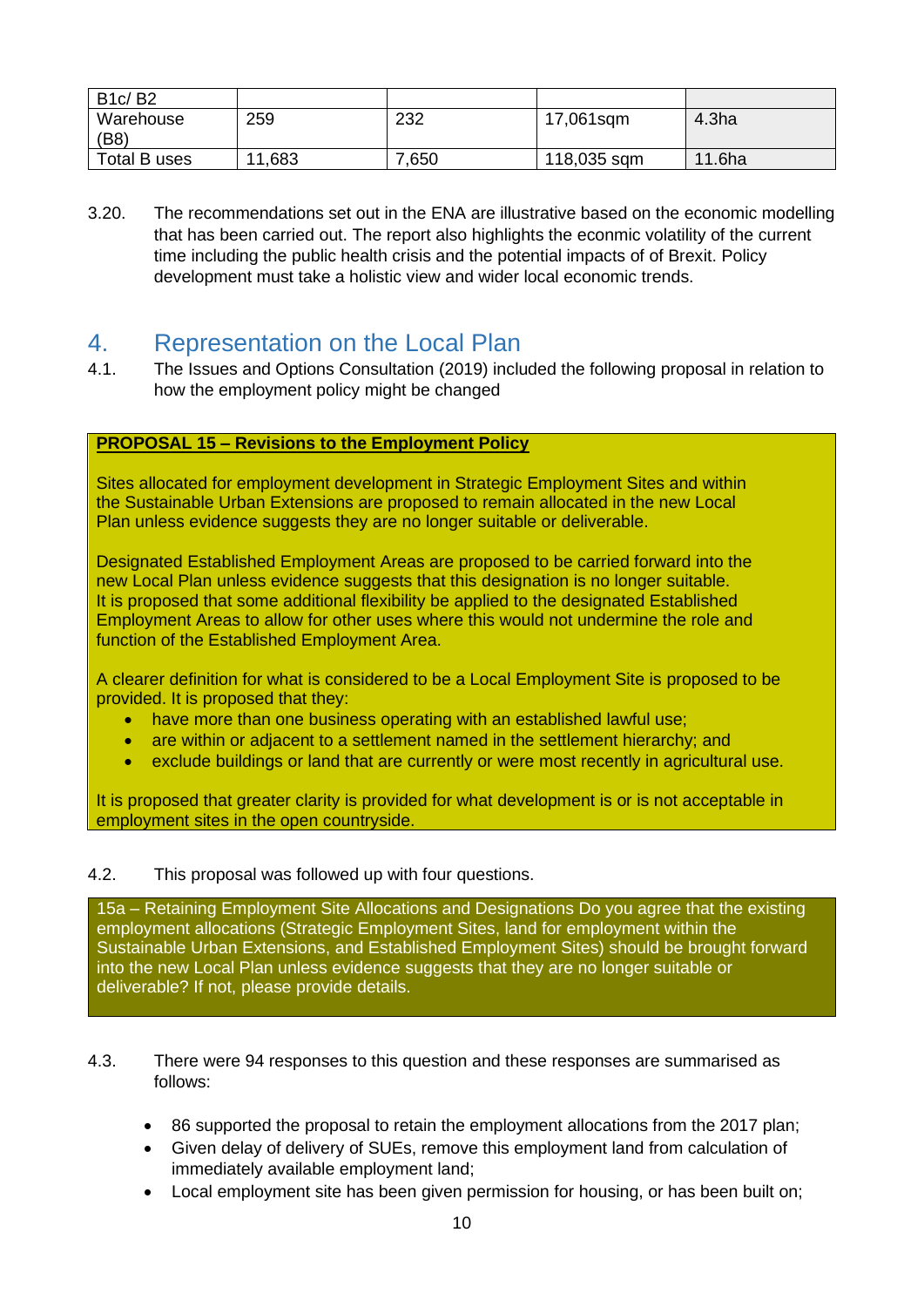- Employment sites should benefit all communities, not just Lincoln:
- Gainsborough SUEs are being assessed on whole site basis (by Anglian Water), removal of employment allocations could change the requirements of any upgrades;
- Employment sites need to be suitable for new businesses related to the 'green' economy;
- Need to consider/ review allocations and employment patterns in light of climate change and imminent inundation;
- Should be greater flexibility to re-allocate land, e.g. employment land for housing;
- There should be a greater number of rural employment allocations; Employment sites should be located close to where people live;
- Strategic sites should be retained;
- Work should be done with site promotors to establish their vision for the sites;
- Support for existing allocations being carried forward (Gainsborough, Witham St Hughes, North Hykeham);
- Additional sites should also be considered, in particular to support sustainable growth in Gainsborough;
- Site Assessment should take account of a number of identified research documents in relation to serviced sites, future proofing utilities, energy strategies and skills, data and vision which looks at travel to Further Education;
- Witham St Hughes strategic allocation should be allowed the same flexibility in relation to alternative commercial uses such as appropriate retail, leisure and D class uses, as has been the case on some established employment areas;
- Small exception site should be allowed near to dwellings;
- Employment allocations should not be reallocated for housing; Definition of employment sites could be improved;
- No account is taken of the traffic problems that the policy generates;
- Opportunities should be explored which seek a more ambitious economic development strategy, in particular along the A46 Lincoln/Newark corridor;
- Sites that have failed to deliver over the long term should be deallocated, and review of all undeveloped allocated sites undertaken, and deallocated sites replaced by alternative allocation.
- A number of site specific suggestions made, linked to Call for Sites
- Plan needs to remain flexible enough to allow for suitable, unallocated sites that may come forward; 91% Q15a 9% Yes No68
- Economic Needs Assessment will need to be updated;
- Little attention given to the needs of food and farming, as both are significant employers but often located away from employment sites, a flexible approach to development outside existing identified employment sites;
- Employment policy for rural areas needs to be fundamentally reviewed.

Q15b – Increasing Flexibility on Established Employment Areas Do you agree that greater flexibility for other uses should be provided for Established Employment Areas where this would not undermine their role and function? If not, please explain why

- 4.4. There were 91 responses to this question and these responses are summarised as follows:
	- 87 supported the proposal to provide greater flexibility for other uses in Established Employment Areas where this would not undermine their role and function;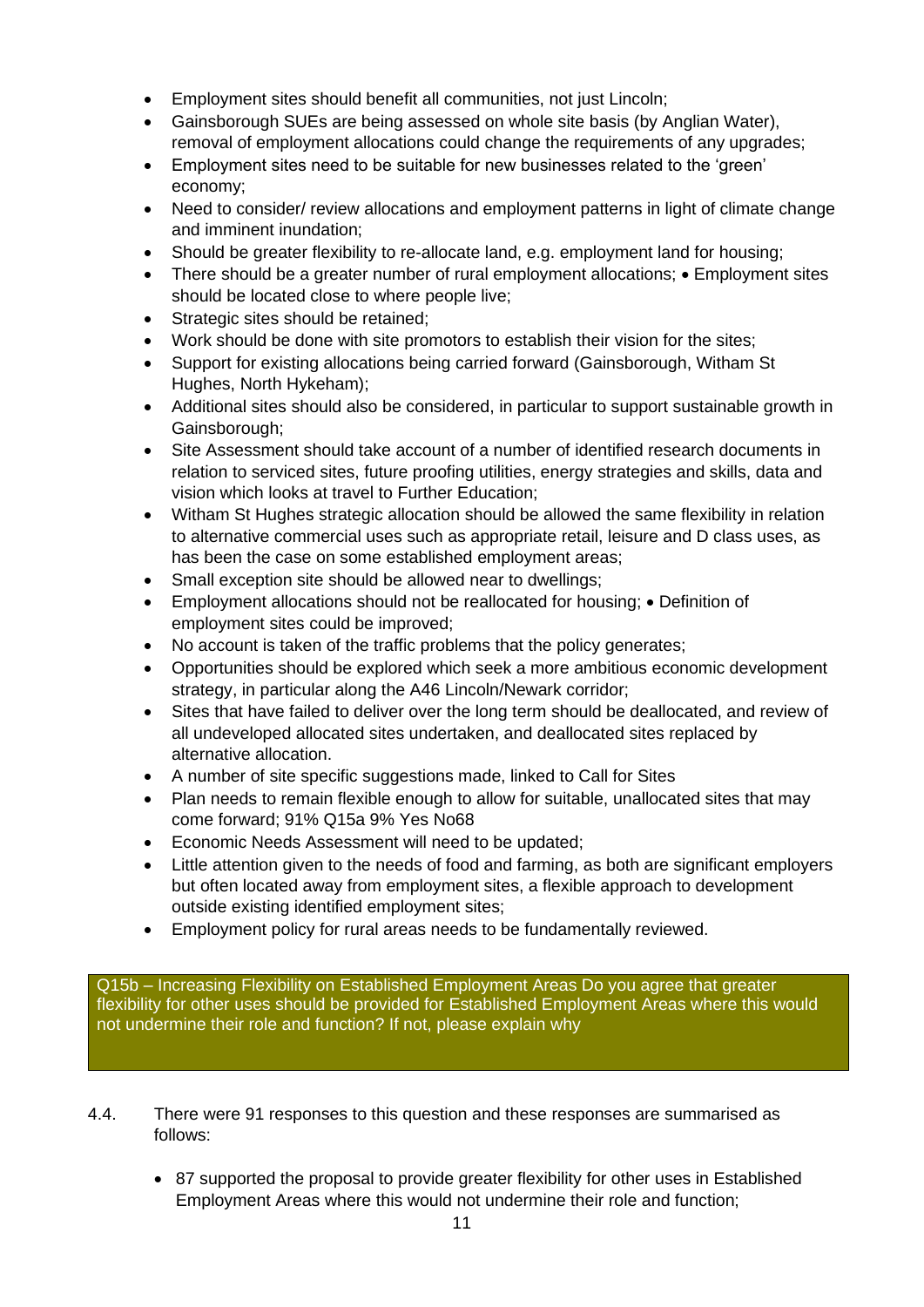- The previous policy was too ridged with regards to the type of employment that could take place on designated employment land, greater flexibility should be provided, and is supported; • General expressions of support for greater flexibility;
- Without employment opportunities, there is no point building more houses;
- Employment sites need to be suitable for new businesses related to the 'green' economy;
- All areas of employment should also have public transport routes and cycle routes as a key factor;
- Given the severity of the climate emergency, maximum flexibility must be allowed in all areas of planning;
- Not without large scale local consultation;
- The availability of good broadband services would help village/countryside employment most;
- Support for flexibility to reallocate land, e.g employment to 'domestic'
- Within a limited framework (not residential);
- The adopted Local Plan allows for flexibility by allowing A2 uses in some locations, and other, non B class uses, providing they are ancillary.
- Depending on the types of 'other' uses considered, the demonstration of suitability may need to include a sequential test and impacts on other nearby centres, for example if retail is proposed, considered;
- As long as it does not simply open the floodgates for other uses; 96% Q15b 4% Yes No69 • Support for flexibility, especially where it will help ensure greater consistency with the Lincolnshire Minerals and Waste Plan;
- Flexibility should include residential development;
- Employment is an essential requirement for the occupants of new houses, therefore as many employment opportunities as possible are required;
- Some concerns raised, where potential height and bulk of buildings may be different to anticipated as a result of flexibility (Historic England);
- Convert redundant industrial buildings and farm buildings of character into alternate uses, e.g offices, flats, shops….
- Site specific comments provided.

Q15c – Definition for Local Employment Sites Do you agree that the new Local Plan should include greater definition of what is a Local Employment Site under the employment policy and do you agree with the proposed definition? If not, please provide details.

4.5. There were 85 responses to this question and these responses are summarised as follows:

- 78 supported the proposal to provide greater definition of what a Local Employment Site is and the proposed definition;
- Definition should not apply to named settlements only. It should also include single building sites to protect rural employment sites;
- The definition is not clear;
- Public transport, cycling and walking provision must be included;
- Support expressed for the proposed definition;
- All employment sites should be considered;
- Sites recently used for agriculture should not be excluded, as diversification of rural economy should be supported, however, a cap to prevent development of a scale that competes with employment areas could be introduced;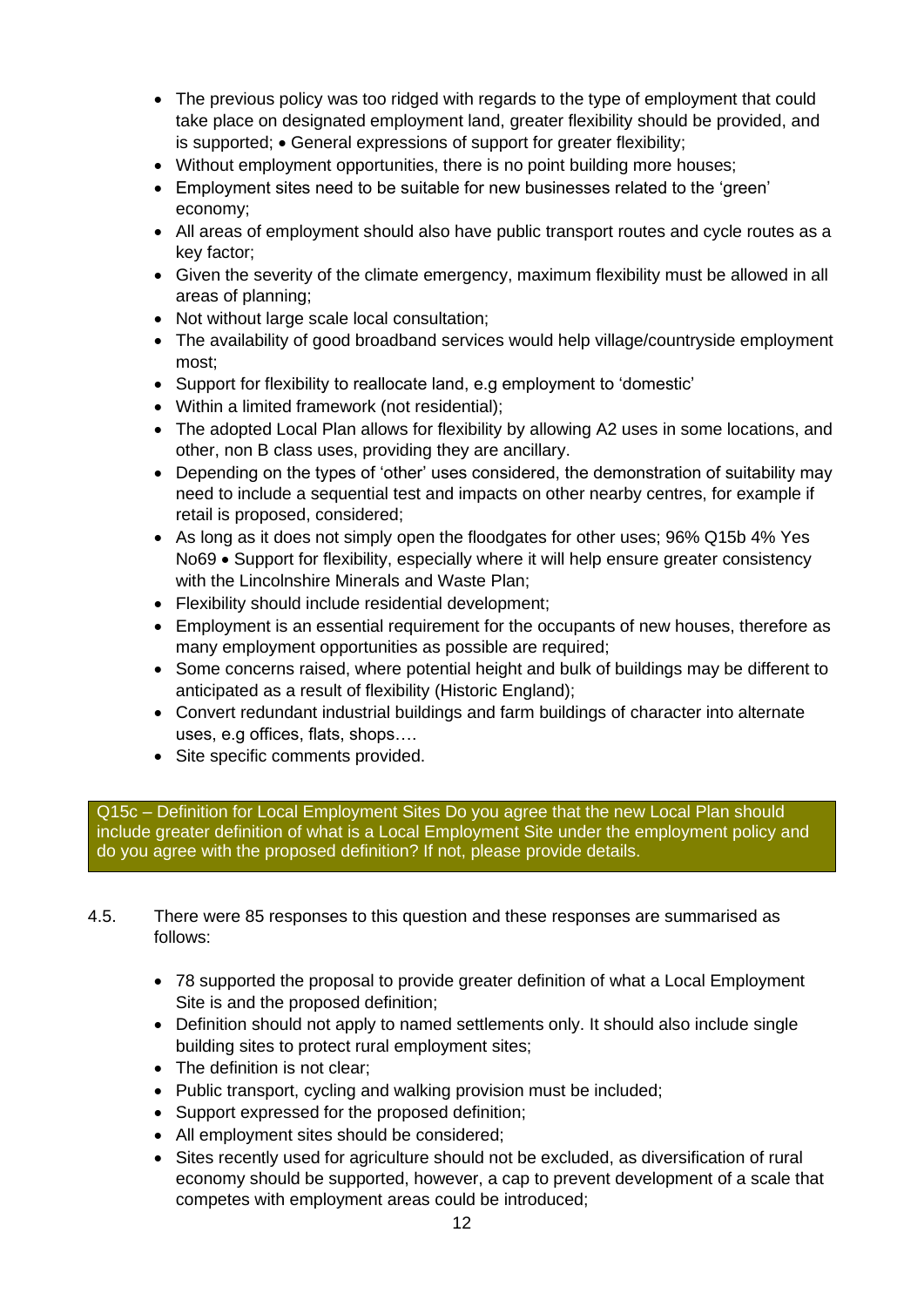• There should be a clearer demarcation between pure agriculture and industrial/commercial to prevent drift into the countryside; • Concern that definition would exclude a number of larger sites considered to be Local

#### 15d – Detail for Employment Sites in the Countryside Do you agree that the new Local Plan should include definition of what development is or is not acceptable on employment sites in the open countryside? If not, please explain why.

- 4.6. There were 91 responses to this question and these responses are summarised as follows:
	- 88 supported the proposal to provide a definition of what development is or is not acceptable on employment sites in the countryside;
	- Consideration should be given to permitting rural or workspace office schemes of small scale (<1 acre) in rural areas where strong environmental credentials demonstrated;
	- Should be clear understanding of what is acceptable, or not for employment sites in the countryside, but agricultural sites should not be removed from employment site definition;
	- We must seek to protect the character of some parts of our beautiful county;
	- Support for clear definition:
	- Every proposal should be taken on merit and judged by the local community through the neighbourhood plan process or equivalent:
	- All areas should be considered;
	- Principle of definition supported, but it should not be too restrictive, there should be a clear demarcation between pure agriculture and industrial/commercial to prevent drift into the countryside, development should be proportionate to location;
	- Consideration should be given to whether mixed uses will make a site viable;
	- Caution expressed against a restrictive policy defining what is not acceptable on employment sites in the open countryside, particularly if this restricts waste management facilities. • Already covered in Neighbourhood Plans;
	- Greater clarity for sites in the countryside may be beneficial to heritage assets;
	- Certain uses can have a detrimental impact upon the area in which they are located, consideration needs to be taken in locating developments.
	- Greater consideration of food and farming sector needs to be given to ensure necessary development and support.

# <span id="page-12-0"></span>5. Regulation 18 Consultation

5.1 A Consultation Draft of the Local Plan was published for consultation between 30 June and 24 August 2021. During this eight-week consultation comments were received on the plan, the policies within the plan, and supporting information and evidence.

# Policy 28: Spatial Strategy for Employment

<span id="page-12-1"></span>5.2 There were a number of comments broadly supporting and objecting to the proposed policy. Below shows a summary of the key issues raised: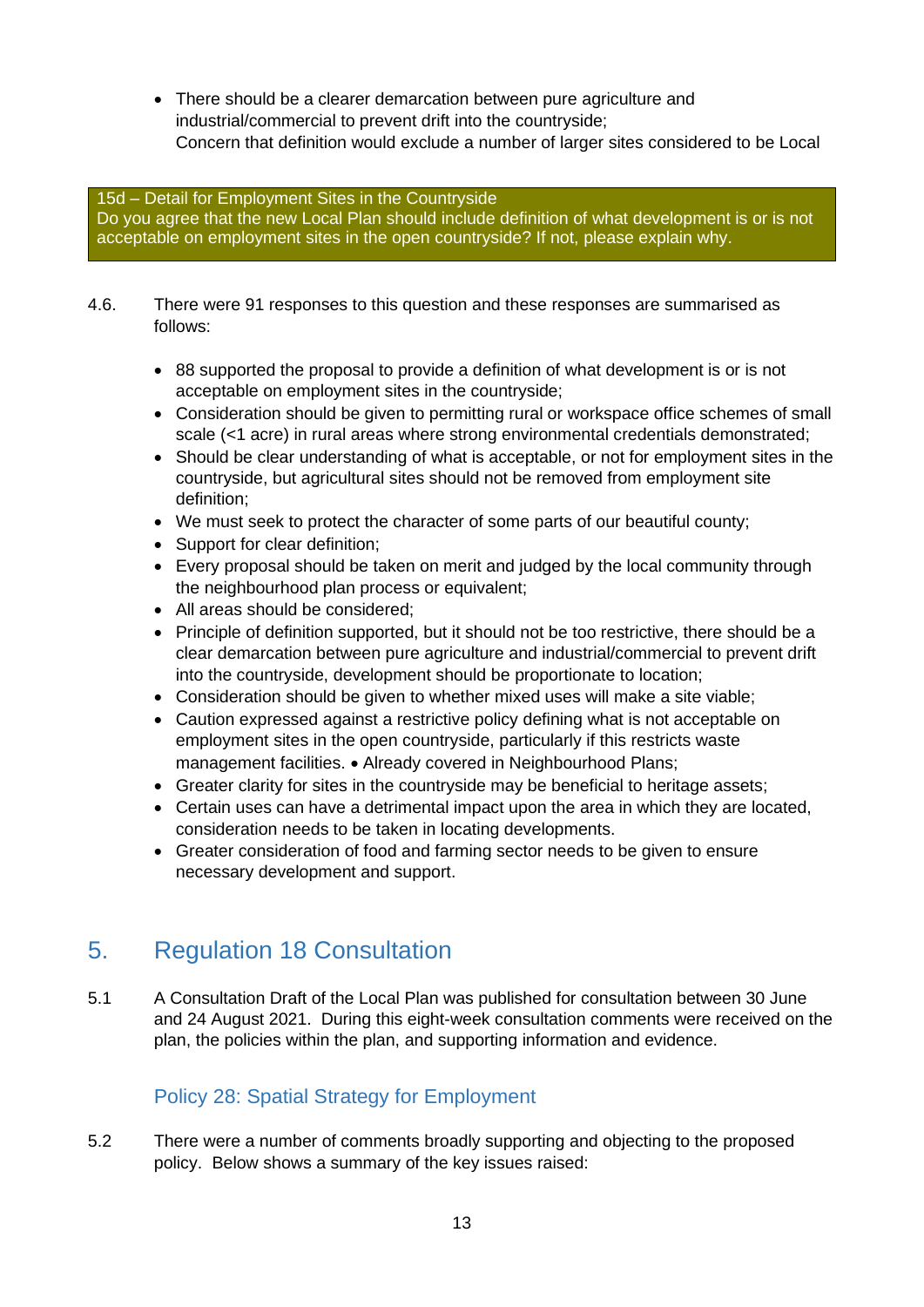- Concerns that sites no longer considered deliverable should be replaced with alternative sites.
- Concerns have been raised that there are not enough large sites for warehousing B8/logistics allocated. Additional information provided by Savills, (2nd August 2021) suggests that global events support the view that supply chains will shift from operating 'just in time' to a 'just in case' model. Suggesting that demand for larger warehousing sites may increase.
- Objections raised due to alternative sites not been considered.
- Objections at lack of development on existing allocations.
- Comments have asked for further clarity to the assessment relating to HELAA 2021 for the existing allocations.
- Suggestions of alternative sites for allocation (see Key Issues document for further details).
- Aspirations for major infrastructure projects should be noted in the plan to help retain graduates.
- Further clarification on the policy map linking it to the new proposed policies.
- 5.3 There have been a number of comments raising alternative strategic sites by or on behalf of landowners. Central Lincolnshire Local Plan 2017 already adopted more employment land than is required under the Economic Needs Assessment. It was therefore considered not necessary to call for new sites under this local plan review. It is considered that there is already adequate choice in the market at existing sites and additional sites being allocated could destabilise the market and delivery on existing allocations.
- 5.4 Some comments raised objections that there is lack of development on existing allocations suggesting other sites should be considered instead. This is similar to the comment seeking clarity on the HELAA 2021 on the progress of existing allocations. Another comment raised concern of the shortage of supply of large warehousing space/logistics due to the growing trend of online and large warehousing is in demand. In response to these comments, it is considered appropriate not allocate further sites. In January 2022 there was 97.7 hectares of land that was undeveloped on Strategic Employment Sites (SES). Many of these sites showing positive signs that these will be delivered. An update on these sites are shown within the policy of SES with many at a masterplan stage, outline consents with some with reserved matters. The ENA (2020) suggested 11.6Ha is required. The current allocations more than adequately provide this and offers sufficient flexibility too.
- 5.5 Aspirations for large scale infrastructure are considered within S45 Infrastructure and Transport and S46 Safeguarded Land for Future Key infrastructure. Clarification on the mapping of employment sites will be addressed to ensure sites are clearly labelled on the interactive map for. An update on the position of all allocated sites was completed in January 2022 prior to the Regulation 19 consultation.

# Policy 29: Strategic Employment Sites (SES)

- <span id="page-13-0"></span>5.6 There were a number of comments broadly supporting and objecting to the proposed policy. Below shows a summary of the key issues raised:
	- One observation was there are no SESs that are closer to Market Rasen or Caistor than Hemswell Cliff within West Lindsey.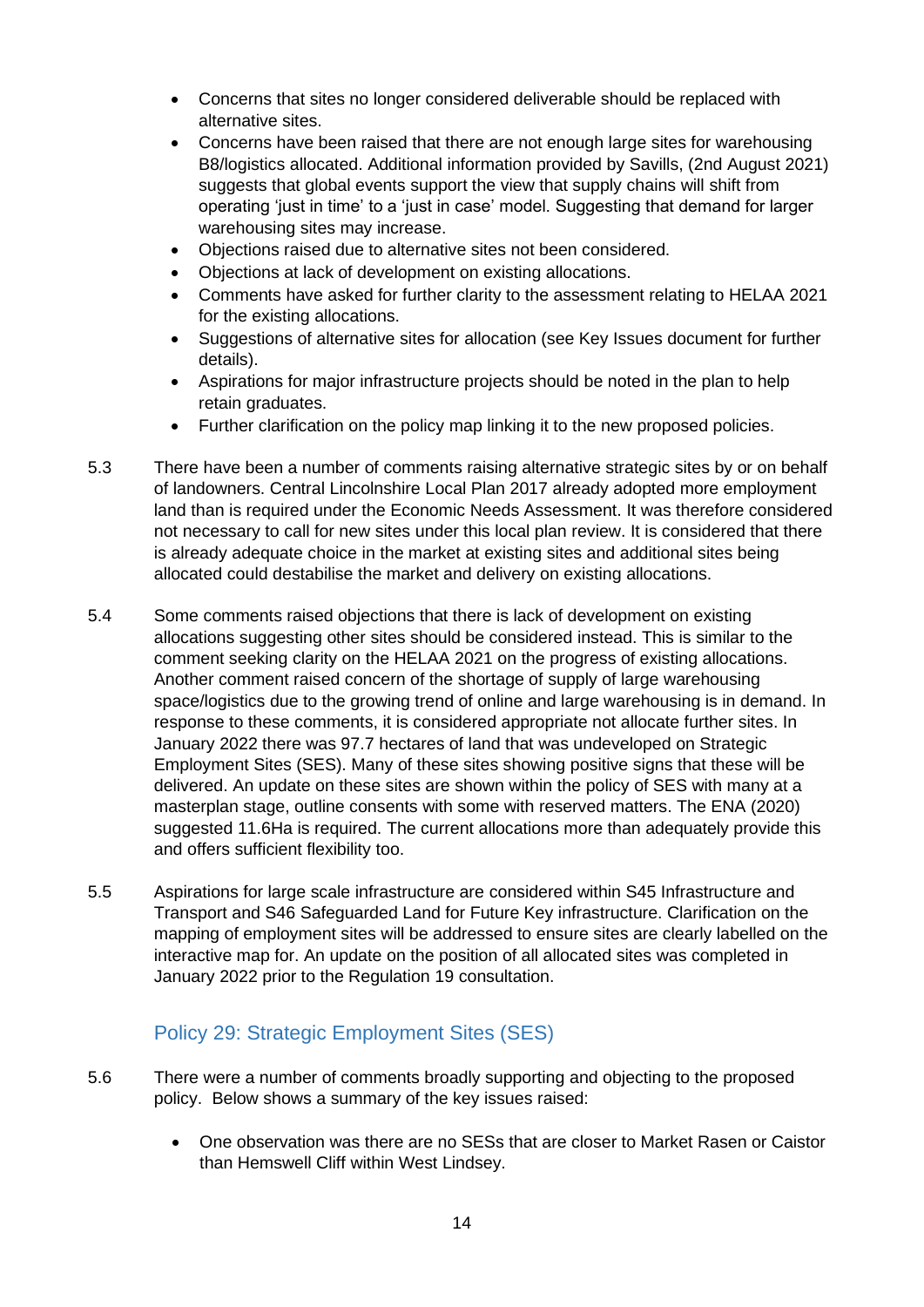- Objection raised restricting the Class E functions on these sites. It should be left to be fluid in line with General permitted Development rights of Class E.
- Hemswell Cliff Business Park Extension, status update: Both Local Development Order and masterplan in place. The site is featured in Hemswell Cliff Neighbourhood Plan which is at draft regulation 14 consultation stage.
- General remarks made about the Strategic Road Network (SRN) and the proposed allocations would have cumulative impacts on the highway network.
- Objection raised that there are not enough large scale warehousing sites. Additional information provided by Savills, (2nd August 2021) suggests that global events support the view that supply chains will shift from operating 'just in time' to a 'just in case' model; suggesting that demand for larger warehousing sites may increase both locally and nationally.
- Objections have been raised suggesting other SES allocations should be included including suggestions of specific sites.
- Flood risk assessments have been noted by drainage boards for the following allocated sites: E2, E13, E23, E9, E14 and E17.
- 5.7 Under this Local Plan review, there are sufficient sites already allocate within the current plan. All the sites are located within key conurbations in line with the settlement hierarchy. The one exception to this is the Hemswell Cliff site (E6) which is a Food Enterprise Site of a specialist nature relating to agri-food. No further allocations are being sought as the current allocations are still in the process of delivering and they provide adequate sites to meet need and to provide choice in the market at the locations where employment is being encouraged in the strategy.
- 5.8 The Use Class Order amendments that were introduced in September 2020 reclassified Class B2 within an overall use Class E. The current LP5 Employment policy of the Central Lincolnshire Local Plan protects employment sites for prominent uses of B1/B2 and B8. Whilst National policy reflects a fluid approach for Class E (Commercial Business, Service uses) to change use across these different types of businesses it is considered more appropriate within high street locations. This policy has been written in order to protect these sites for use classes which possess similar industrial nature which adds to the strategic nature of these sites; hence the wording includes Class E subcategory (g). The former A1 (shops) are not considered appropriate nor should be encouraged within industrial sites.
- 5.9 Comments raised concerns that there would be cumulative impacts on the Strategic Road Network. The sites allocated within this local plan review are no different to the 2017 adopted Central Lincolnshire Local Plan. This therefore has already been considered and tested in the Lincolnshire Transport Model. Site specific transport assessments may also be required to investigate specific impacts and identify any mitigation needed.
- 5.10 Objections raised there are not enough large-scale warehousing on the market and further allocations should be made. This evidence submitted as part of this is based on sequential test search approach using commercial properties that are for sale/ to rent. There are still large amounts of developable land within SESs. If the market demands are needed it is likely the market will deliver the additional warehousing demand without needing to allocate further land in potentially in unsustainable locations. The allocations, as set out, are already found sound as sustainable locations to meet the future employment needs of Central Lincolnshire. Furthermore, through Duty to Cooperate discussions it is clear that a strategic distribution centre is in the process of being identified just outside of Central Lincolnshire at Apleyhead at the junction of the A1 and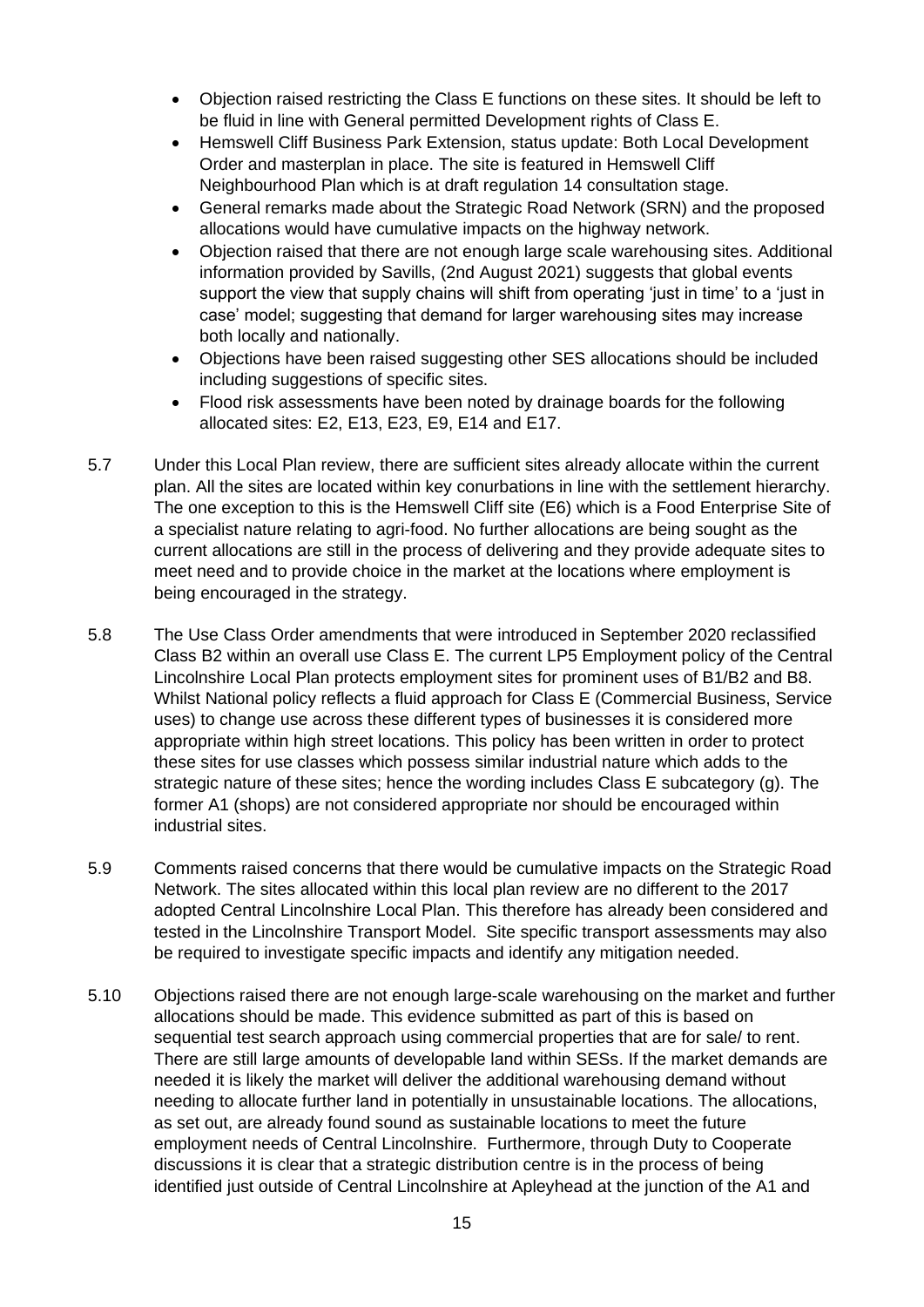the A57 in Bassetlaw District. See the Statement of Common Ground and Duty to Cooperate Statement for further details.

5.11 Based on the issues raised, there is considered to be no need to amend this policy.

# Policy 30: Employment Allocations on SUEs

- <span id="page-15-0"></span>5.12 There were a number of comments broadly supporting and objecting to the proposed policy. Below shows a summary of the key issues raised:
	- Significant cumulative impacts expected as a result of the proposed site allocations that may severely affect highway operation on the Strategic Road Network (SRN).
	- Wording suggestion has been suggested that employment on these sites should be expressed as a 'minimum'. As the size prescribed in the wording doesn't offer enough scope.
- 5.13 The strategic Road Network comments have been addressed in the review of Policy S28. S29 notes 'approx. employment provision (ha)'. The term 'approx.' provides sufficient flexibility for officers and developers when developing master plans and design codes for these sites. Amending the wording to 'minimum' could impact on housing supply in addition to not allowing enough degree of flexibility. The ENA assessment (March 2020) identifies the economic land required for the plan period and there is sufficient land allocated to meet the needs by significant proportion so using the wording minimum is not necessarily justified in this context. Based on the issues raised, there is considered to be no need to amend this policy.

# Policy 31: Important Established Employment Areas (IEEA)

- <span id="page-15-1"></span>5.14 There were a number of comments broadly supporting and objecting to the proposed policy. Below shows a summary of the key issues raised:
	- Objection on the basis that the restriction of uses is unreasonable and would not meet the presumption of sustainable development as set out in the NPPF.
	- Suggestion that The Great Northern Terrace, (identified as E9) and Waterside South, (Identified as E14) are allocated as 'regeneration and opportunity areas' under policy NS71.
	- Further IEEA site allocation suggestions have been made including:
	- A parcel of land is put forward to extend the existing E18 site to the south (Currently, brownfield land which includes a surface water lagoon, associated landfill infrastructure).
	- Incorporating Leafbridge within E18 (LN6 Industrial Area) so all 22 acres are included rather than just eastern 3 acres. (Or marking it on the policy map as a 'further strategically significant opportunity site')
	- Flood risk areas identified at sites E2, E13, E23, E9, E14, and E17
- 5.15 The restriction of use classes on these sites seeks to protect groups of similar businesses within one area. Under the current local plan policy these are uses within class B1, B2 and B8. Whilst national policy has changed in September 2020, bringing changes to the Use Class Order and General Permitted Development Order to allow flexible uses within the new Use Class E (Commercial, Business and Services uses) this is considered more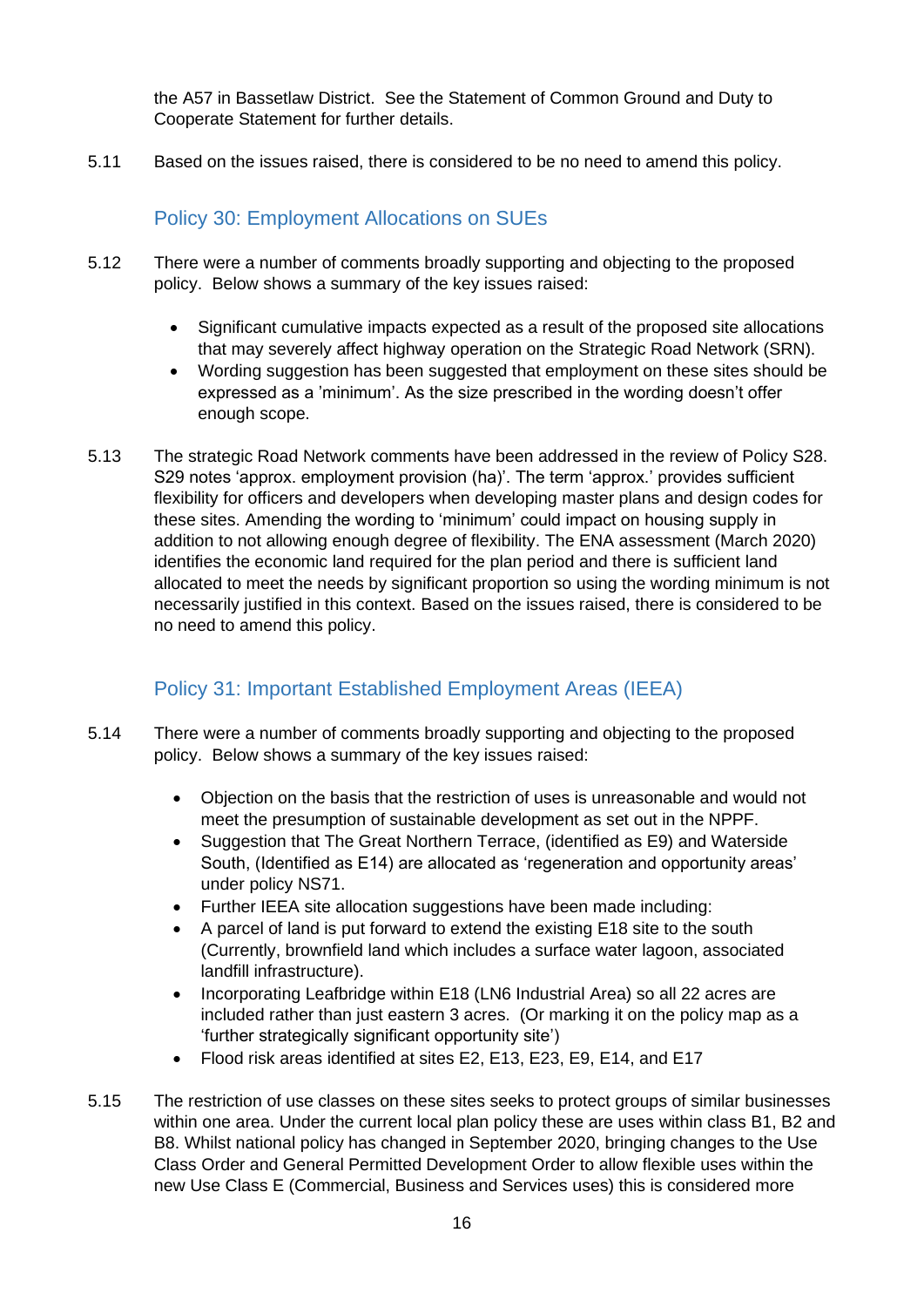appropriate for town centre uses. In these important established employment areas it is considered appropriate to protect these to ensure any future proposals are being assessed through planning process to ensure compatibility with neighbouring uses. A retail offer within an industrial estate is not considered to be satisfactory where potential parking provision and access could have significant issues. Furthermore, not having uses restricted could impede the local high street offer further still.

- 5.16 It is acknowledged that existing uses are in many instances afforded these permitted development rights. However, it is still considered that protecting these uses to Class E subcategory (g) still brings a degree of flexible uses for property owners.
- 5.17 One comment raised comments suggesting that the whole of the Leafbridge should be included the LN6 allocation. Planning permission was granted in 2017, with an outline permission granting consent. There is an extant permission 17/0351/OUT. Another comment by FCC Environment suggested 3 parcels of brownfield land located to the south of E18 (LN6 Industrial Area) that should be included within the allocation.
- 5.18 The ENA demonstrates there is enough employment land allocated allowing a significant degree of choice. Allocating further sites could compromise the delivery and create uncertainty for allocated sites. Therefore, for consistency none of these sites have been considered for allocation on the basis that the current allocations provide sufficient supply.

# Policy 32: Local Employment Areas (LEA)

- <span id="page-16-0"></span>5.19 There were a number of comments broadly supporting and objecting to the proposed policy. Below shows a summary of the key issues raised:
	- Some comments raised supporting the view of protecting LEA sites through restrictive uses.
	- Objection LEA sites should be specified within Tiers 1-6 of the settlement hierarchy for example Fen Road Ruskington.
	- Alternative sites have been proposed including:
	- NK/BRAN/004, Kirk's Yard, Branston proposed for mixed employment uses.
	- Additional land at Fen Road Ruskington (2.5 acres) positioned either side of the estate service road.
	- Three sites have been put forward by Avara Foods for either housing or employment/ mixed use at the following sites; Beck Farm, North Kesley Road- 5.2 Ha; Highfield Farm, North Kelsey Road -22.1Ha; Far Farm, Caistor Road/North Kelsey Road -9.6Ha. (All sites in the countryside)
	- Clarification is requested on designation of the Maltings site (Gainsborough) as this is not listed on the policies map
- 5.20 Local Employment Areas have not been identified instead a definition has been included. Within Central Lincolnshire there could be a number of sites that meet these criteria. It is considered proportionate and more appropriate to include a definition rather than allocating them. This way, development management colleagues can assess sites on a case-by-case basis applying the criteria set out at the start of Policy 31. Therefore, negates the need to consider alternative sites proposed.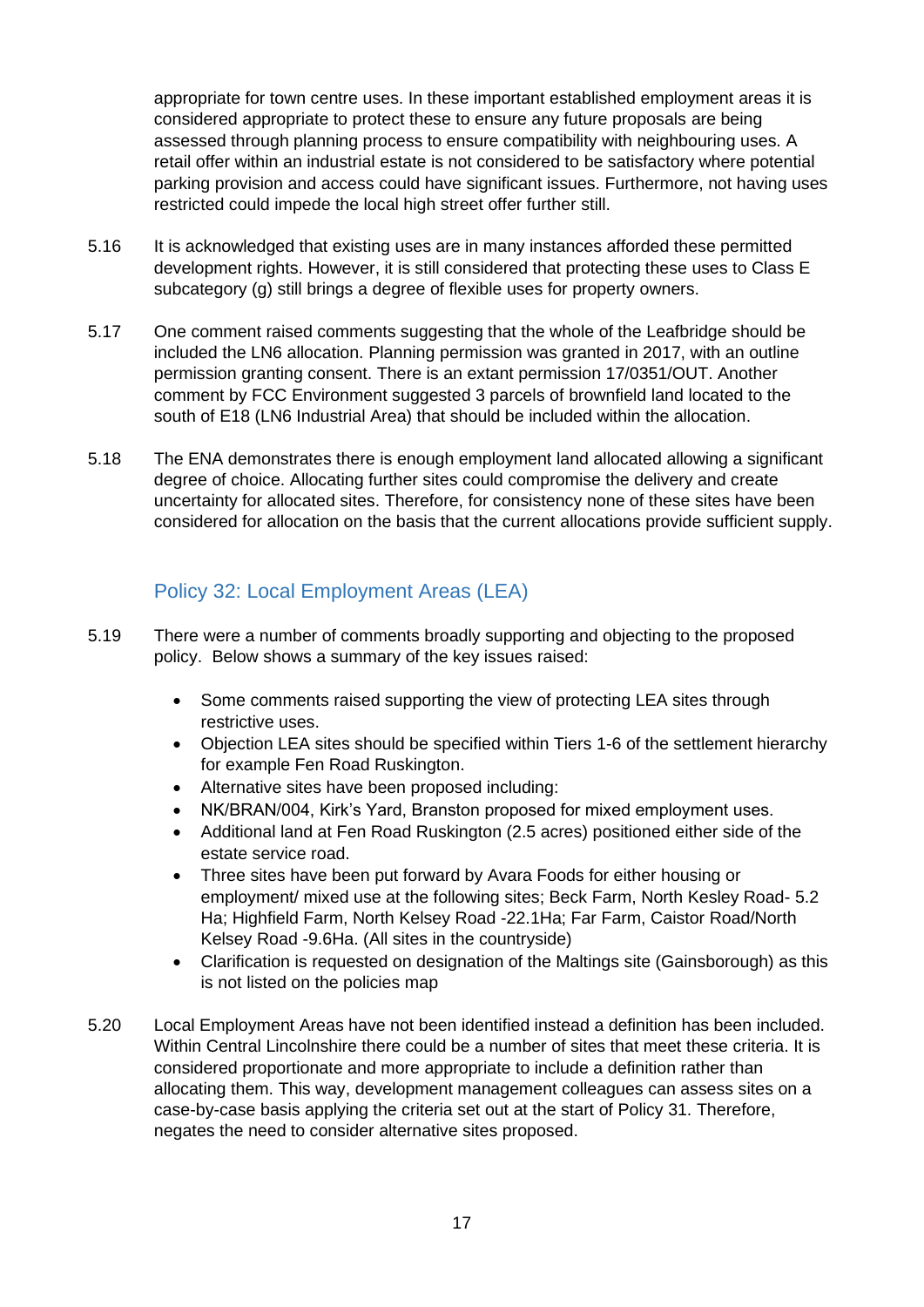- 5.21 The Malthouse at Gainsborough measures below the 0.5ha threshold set out in the policy. Therefore, the site will fall under the requirements of Policy 32 (Non-designated Employment Proposal within Identified Settlement).
- <span id="page-17-0"></span>5.22 No changes proposed to the policy wording.

Policy 33: Non-designated Employment Proposals within Identified Settlements.

- 5.23 There were a number of comments broadly supporting and objecting to the proposed policy. Below shows a summary of the key issues raised:
	- Concerns are raised that part 1 of the policy expects a lot to be achieved whereas part 2 does not restrict the loss of an LEA site. Rebalance of wording is considered necessary.
	- Suggestion to include live/work type employment opportunities position within this policy especially due to the rise of working from home.
	- Objections raised concerns over Part 1 been too restrictive. Does not promote sustainable development outcomes set out in the NPPF. It should allow flexibility due to the type of business based on locational demands.
	- Objections have been raised over alternative sites.
	- Other sites have been suggested for employment uses:
	- Besthorpe Road, North Scarle, LN6 9EZ, suggested in 2019, proposed uses employment.
- 5.24 The site suggestion at Besthorpe Road, North Scarle does not require allocating. The site will need to conform to the provisions one of the employment Policies S28-S34.
- 5.25 Based on the consultation responses, part 1 has been revised. It is considered appropriate where there is an established employment use within an identified settlement, which does not fit elsewhere within the employment hierarchy, it should be able to expand where the site has sufficient space for growth without too many restrictions. Therefore, additional wording has been added to letter a) within Part 1 allowing the expansion of existing employment uses. The proposed wording has a caveat included to stop those businesses that have been granted permission in a residential setting from expanding within the curtilage of a dwellinghouse. Scenarios where this caveat is aimed at is where applicants have converted a garage or erected an outbuilding for the purposes of a homebased business that go beyond been ancillary. The expansion of such businesses in a residential setting would not be supported by the policy and as such proposal would need to consider more appropriate sites within allocated or LEA sites.
- 5.26 Another comment raised that the policy needs to set a clear policy direction for businesses that work from home. Under General Permitted Development Order (2015, as amended) there is a significant amount afforded to homeowners for what can be achieved as an "ancillary function" to the dwelling. The Land Use Class Order sets out key overarching uses in which land can be used. This has seen a significant overhaul that came into effect on the  $1<sup>st</sup>$  September 2020. There is a large body of case law examples where employment uses within residential setting have been tried and tested. The conclusion, not one size fits all. So it would be hard to prescribe set parameters as it will be evitable not all scenarios would be catered for.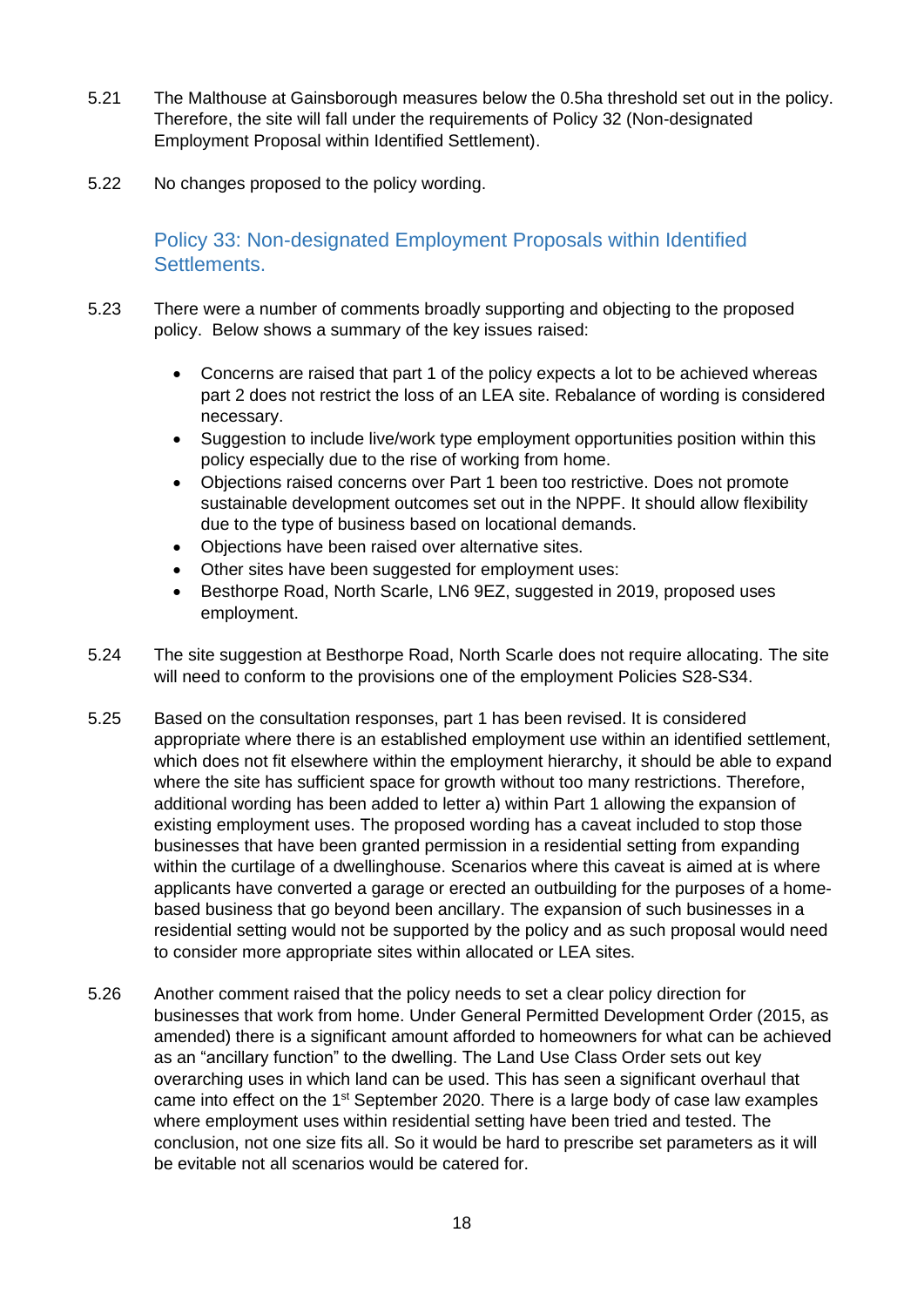5.27 Proposals within residential areas will need to meet the requirements set out in part 1 of the policy. By using the requirements set out within the policy, this should safeguard residential areas from inappropriate uses operating within a residential context.

Policy 34: Non-designated Employment Proposal in the Countryside.

- <span id="page-18-0"></span>5.28 There were a number of comments broadly supporting and objecting to the proposed policy. Below shows a summary of the key issues raised:
	- The policy is unclear regarding derelict buildings as implies new builds are acceptable (set out under letter g).
	- Policy suggestion to include a robust business plan and a policy position on live/work type of employment uses that are acceptable.
	- Objection as the policy is too restrictive and not flexible enough based on location specific requirements of business needs as set out in paragraph 83 of the NPPF.
	- Objections based on employment land allocations.
	- Proposed employment land allocations for outside settlements:
	- Land on Thorpe Grange Bungalow, & land adjoining Grange Farm, Lincoln Enterprise Park, Newark Road, Aubourn.
	- Besthorpe Road, North Scarle LN6 9EZ
	- Three sites have been put forward by Avara Foods for either housing or employment/ mixed use at the following sites; Beck Farm, North Kesley Road- 5.2 Ha; Highfield Farm, North Kelsey Road -22.1Ha; Far Farm, Caistor Road/North Kelsey Road -9.6Ha. (All sites in the countryside).
- 5.29 This policy does not seek to allocate employment-based land in the countryside. The policy provides a criteria-based requirements for when development is considered acceptable. Therefore, none of the sites put forward in the consultation require modification to the policy.
- 5.30 Objections raised that the policy is too restrictive and not in aligned to Para. 83 of the NPPF (2021). This policy sets out a clear criteria-based policy for development within the countryside for employment uses. The policy is carefully worded to ensure the agricultural land is retained for food production whilst allowing some development especially for specific sectors that are location specific which is aligned with Para. 83 of the NPPF.
- 5.31 Revisions to letter (f) are considered appropriate. The removal of new builds set out in letter (f) has been removed from the policy following discussions with development management colleagues. The reutilising old building is important and should be the first approach adopted in terms of been the most sustainable form of development. Any business proposals requiring new builds in the countryside would need to be compliant with Policy 5 (Development within the Countryside). The two policies were not in harmony as countryside should be protected. However, there is sufficient provision to permit development in appropriate circumstances, which link with the wider strategic objectives of the GLLEP's growth areas, such as agric-food businesses. These provisions are set out in part E, F and G of policy 5.
- 5.32 The inclusion of live/work business plan is not required as proposals involving this type of development would be required to conform to the provision of policy 5 (Development in the Countryside) thus creating a duplication. On this basis, there is considered no need to change the current wording of the policy.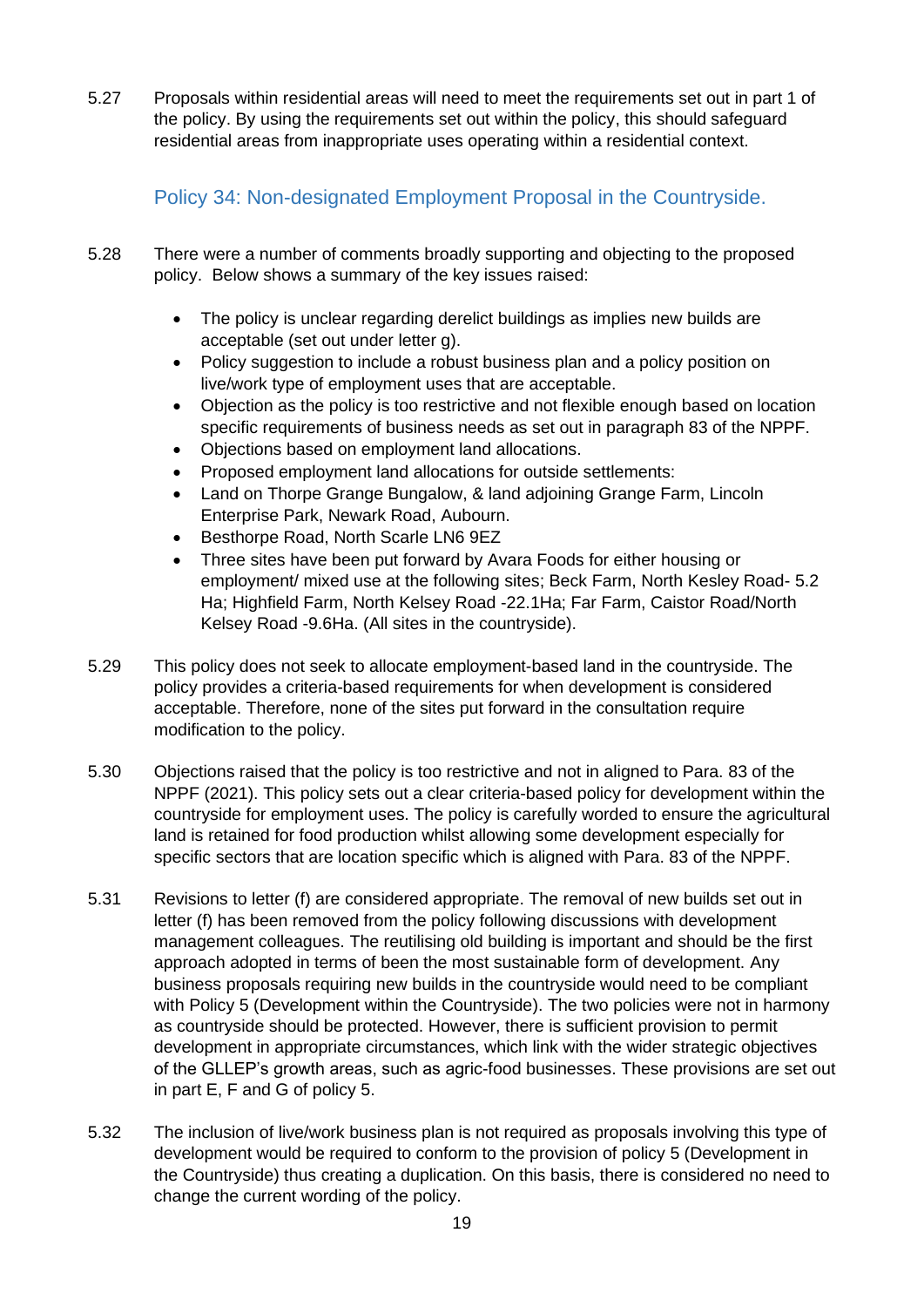# <span id="page-19-0"></span>6. Proposed Approach in the Draft Local Plan

- 6.1. The proposed approach to the Employment Policies have broadly followed the same structure as in the 2017 adopted Local Plan, albeit separating Policy LP5 into separate elements. The main differences proposed in the employment policies include clearer definitions for each tier of the employment hierarchy, employment in defined settlements and countryside is now split and finally each section of the policies S29-S32 is consistently broken down into two parts. Part one, sets out what proposals for employment generating uses will be supported. Part two sets out the policy positions for where uses falling outside B2, B8 and Class E (g) will be permitted OR where proposals would result in a loss of employment uses depending on the sites position within the employment hierarchy.
- 6.2. The **Spatial Strategy for Employment** [Policy S28] sets out the strategic needs and overall approach for development involving employment-based proposals clarifying where this suite of policies sits within the wider Greater Lincolnshire Industrial Strategy and the Midlands Engine for growth.
- 6.3. The 2017 Local Plan allocated more land than was needed to meet the needs identified in the 2015 ENA. The 2015 ENA stated that 23HA was needed for employment land within the plan period and the 2017 Local Plan included 111.1HA of employment land plus 42ha on Sustainable Urban Extensions (SUEs) this together totals 153.1HA (pg21-22 of the Central Lincolnshire Local Plan, 2017). Most of these sites had permission or were key to delivering cohesive communities on the SUEs.
- 6.4. The revised ENA, March 2020, suggested that 11.6ha of employment land would be required during the updated plan period. As with the 2017 Local Plan, the new Local Plan focuses on meeting these needs on sites with permission and on the SUEs, delivering in excess of the expected need. This will remain the status quo and will ensure there is flexibility and choice. These are also aligned to the overall strategy for growth in Policies S1 and S2.
- 6.5. **Strategic Employment Sites (SES)** [Policy S29] these sites remain largely the same as allocated within the 2017 Local Plan. There is one omission of a site which is the Lincolnshire Showground (2.4Ha). No progress has been made with delivering this site through a Local Development Order and it appears as though the situation has moved on from that in the 2017 Local Plan with the proposals not currently expected to be available and therefore deliverable in the plan period. There still remains 97.27 HA of undeveloped land within SES (January 2022) which offers flexibility and choice.
- 6.6. Throughout the development of these policies, updates have been made to reflect the change in the Use Class Order from B1 to the new class E (g). Many of these sites have already established uses and permitted development rights may well alter the nature of the old B1 use class. This policy seeks to ensure any new developments on these sites are protected for these employment uses and if there are traditional town centre uses proposed (A1, A2, A3, D2) these remain in retail areas.
- 6.7. Employment allocations on **Sustainable Urban Extensions (SUEs)** [Policy S30] remains largely unaltered from the 2017 Local Plan. The only update made is relating to the site references and is reflected in the Regulation 19 version of the plan. The sites and approximate provision in hectares are exactly the same as in 2017.
- 6.8. **Important Established Employment Areas (IEEA)** [Policy S31] are identified within the current Local Plan. The proposed policy defines them in further detail than the current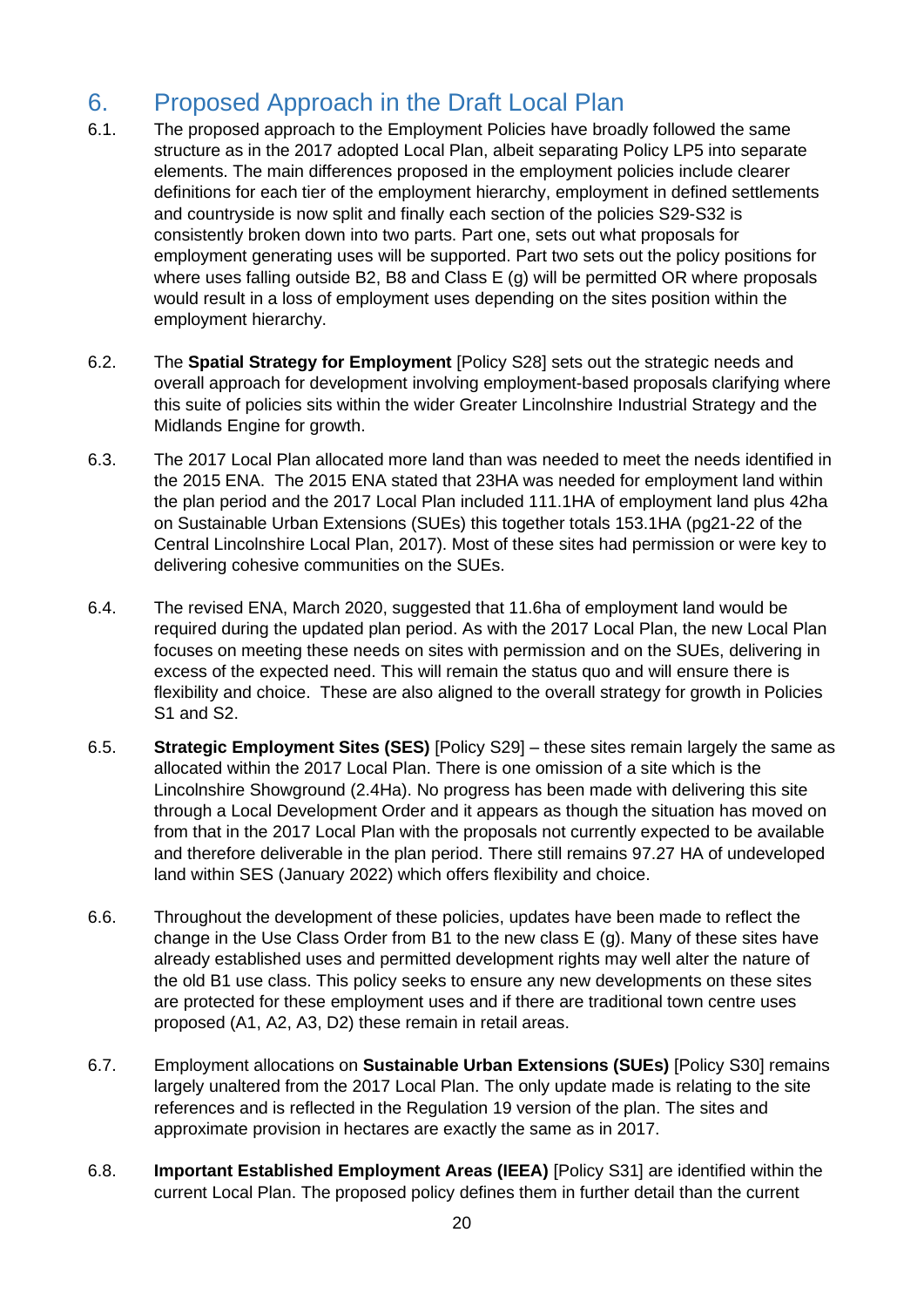plan which will help to demarcate a clear difference between the tiers in the employment hierarchy. The policy is set out in two parts. Part one notes what will be acceptable on an IEEA site in principle noting Class E (g), B2 and B8 uses will be protected and supported. Part two is set out in the form of an exception test whereby a criteria is set for what applicants would be required to adhere to if proposing a different use than the ones specifically referenced in part one. Non-employment generating uses are not supported under this policy.

- 6.9. **Local Employment Areas (LEA)** [Policy S32] similar to the IEEA sites these are defined at the start of the policy. These are smaller employment sites which have more of a locally important role, and these feature within many of the smaller settlements in Central Lincolnshire. Part one, sets out criteria of what the proposal must do in order to be supported with a key aim of ensuring proposals are proportionate to the scale of the site and not detract from sites higher up within the hierarchy. Part two outlines an exception test for proposal that do not result in B2, B8 or E (g) uses as to what will be supported.
- 6.10. **Non-designated employment proposals within identified settlements** [Policy S33] this policy is for employment generating schemes that fall outside of defined sites such as SES, SUE, IEEA and LEA. Part one sets out the requirements of what will be supported ensuring sequentially preferable sites are used first before considering the proposal. Then the requirements set out the considerations that must be satisfied in order to be acceptable. Part two is aimed out development that will see the loss of employment uses.
- 6.11. **Non-designated employment proposals in the Countryside** [Policy S34] in recognition of the large rural parts of Central Lincolnshire, this policy provides a framework for considering employment proposals within the countryside. It allows rural businesses, which by their very nature need to be located within the countryside, that seek to expand sustainably or diversify agricultural or other land businesses to do so with criteria setting out what will be acceptable. This policy also links to Development in the Countryside S5.
- 6.12. In identifying which employment areas would be located in which tier of the hierarchy, analysis was undertaken of the existing allocated sites to provide clear definitions of what sites should be in which tier. The criteria for defining these sites is shown in table 4 below.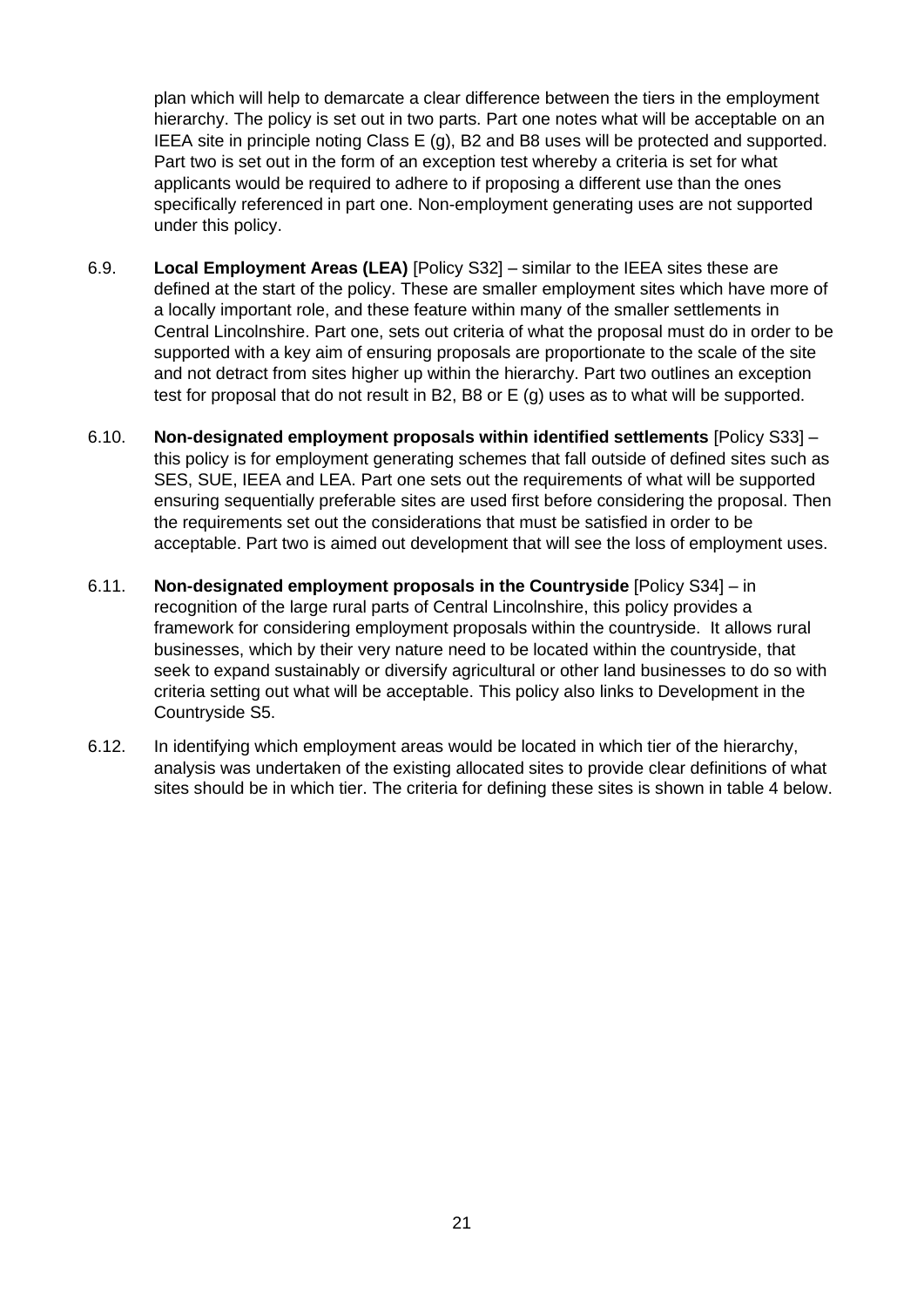*Table 4: Proposed criteria for existing employment allocations*

| <i>Lable 4: Proposed criteria for existing employment allocations</i><br><b>Proposed criteria for employment allocations</b>                                                                                                                   |                                                                                                                                                                                                                              |                                                                                                                                                                       |                                                                                                                                                       |  |  |
|------------------------------------------------------------------------------------------------------------------------------------------------------------------------------------------------------------------------------------------------|------------------------------------------------------------------------------------------------------------------------------------------------------------------------------------------------------------------------------|-----------------------------------------------------------------------------------------------------------------------------------------------------------------------|-------------------------------------------------------------------------------------------------------------------------------------------------------|--|--|
| <b>Strategic Sites</b>                                                                                                                                                                                                                         |                                                                                                                                                                                                                              |                                                                                                                                                                       |                                                                                                                                                       |  |  |
| <b>Strategic Employment Sites (SES)</b>                                                                                                                                                                                                        | <b>Employment provision within Sustainable Urban</b>                                                                                                                                                                         |                                                                                                                                                                       |                                                                                                                                                       |  |  |
| Either:<br>Employment provision within a Sustainable Urban Extension<br>$\bullet$<br>Or:<br>Total gross site area over 10ha (SES)<br>$\bullet$<br>Within top two tiers of the settlement hierarchy<br>Connectivity to main roads.<br>$\bullet$ |                                                                                                                                                                                                                              |                                                                                                                                                                       |                                                                                                                                                       |  |  |
|                                                                                                                                                                                                                                                |                                                                                                                                                                                                                              | <b>Non-strategic sites</b>                                                                                                                                            |                                                                                                                                                       |  |  |
| About the<br>sites/areas                                                                                                                                                                                                                       | <b>Important Established</b><br><b>Employment Area (EEA)</b>                                                                                                                                                                 | <b>Local Employment Areas (LEA)</b>                                                                                                                                   | <b>Other established</b><br>employment use                                                                                                            |  |  |
| <b>Settlement</b><br>hierarchy                                                                                                                                                                                                                 | Located in the Lincoln Urban<br>Area, Main Towns, Market<br>Towns or Large Villages in the<br>settlement hierarchy.<br>TIER 4 or higher $-$ are there<br>any sites in Medium or Small<br>Villages that would be<br>suitable? | Located anywhere in the<br>settlement hierarchy down to<br>Medium or Small Villages.<br>TIER 6 or higher (excludes<br>anything in hamlets and<br>countryside)         | Sites in<br>employment use<br>which have<br>permission for such<br>use and do not<br>meet the criteria for<br>higher order sites<br>employment sites. |  |  |
| Units and<br>occupancy                                                                                                                                                                                                                         | Has 5 or more separate units<br>occupied by separate<br>businesses                                                                                                                                                           | Has 3 or more units occupied by<br>separate businesses                                                                                                                | Applications at<br>these sites will then<br>be considered<br>against a criteria-<br>based policy much                                                 |  |  |
| Site size                                                                                                                                                                                                                                      | Land area 2ha or more                                                                                                                                                                                                        | Land area greater than 0.5ha                                                                                                                                          | like in Policy LP5<br>now.                                                                                                                            |  |  |
| <b>Floor Space</b>                                                                                                                                                                                                                             | At least 8,0000sqm of<br>employment floor space                                                                                                                                                                              | At least 2,500sqm of employment<br>space                                                                                                                              |                                                                                                                                                       |  |  |
| Permission<br>and use                                                                                                                                                                                                                          | Is currently primarily in a commercial B use class, excluding<br>agricultural use and has planning permission for the current use/s.                                                                                         |                                                                                                                                                                       |                                                                                                                                                       |  |  |
| <b>Other Details</b>                                                                                                                                                                                                                           | There are approximately 25<br>sites promoted in the HELAA<br>that might fit these criteria                                                                                                                                   | Our options are to designate<br>these or just identify the criteria<br>and for DM officers to have a<br>working list of these available to<br>assist decision making. |                                                                                                                                                       |  |  |

- 6.13. The proposed criteria were then applied to the existing allocations from the 2017 Local Plan.
- 6.14. LEA's have not been specifically allocated, as was the case in the 2017 Local Plan, but in order to provide clarity over what can be considered a LEA, a specific definition has now been provided.
- 6.15. For non-designated, but existing, employment sites, the plan proposes separate policies for those within settlements and those in the open countryside. This is because the impacts of employment development in each of these areas will be distinct. Thus, requiring a different policy framework to allow for impacts to be managed and only development that is appropriate for its locations and setting is allowed, giving clarity to applicants and decision makers.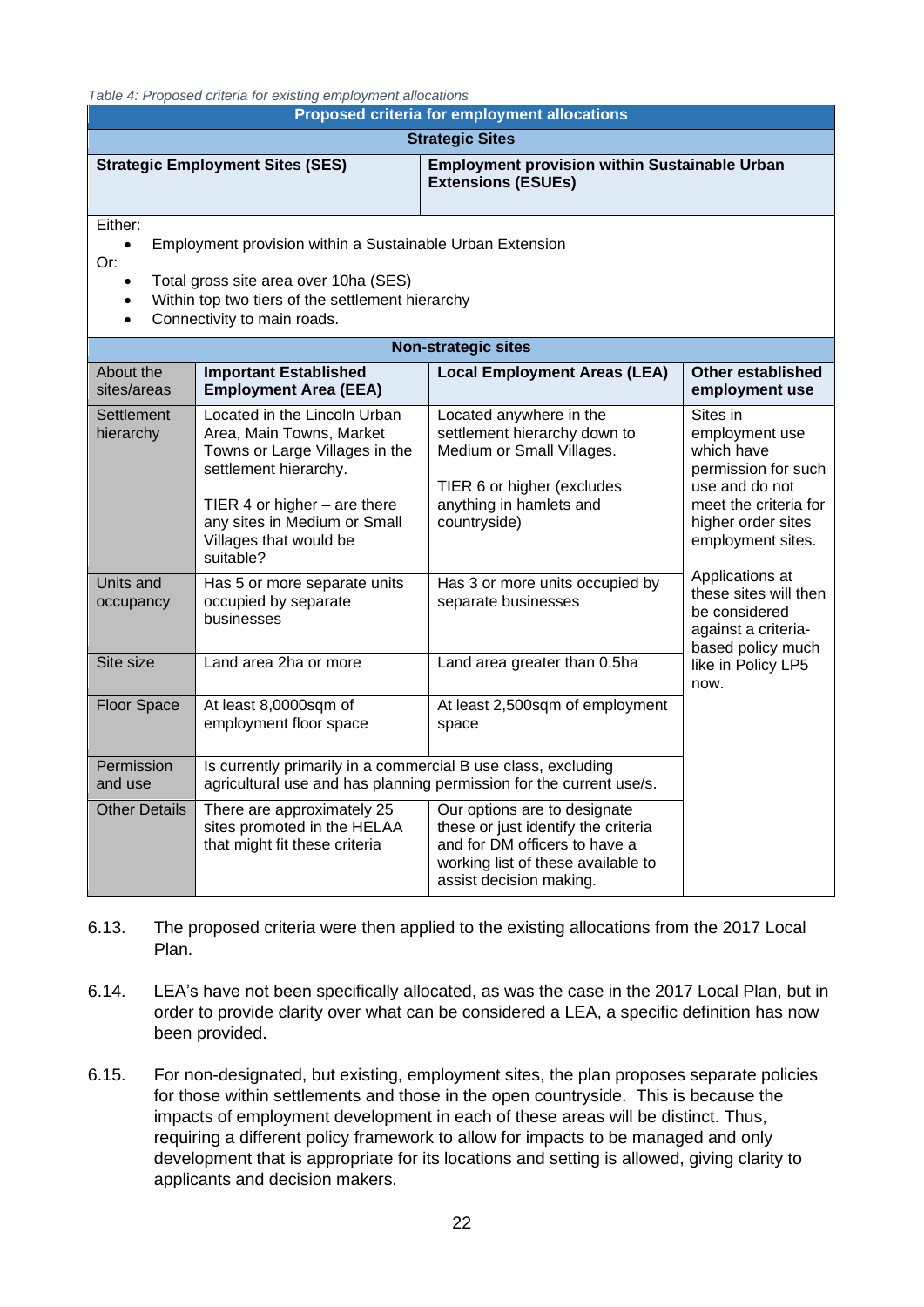# <span id="page-22-0"></span>7. Reasonable Alternative Options

7.1. The following section provides the reasonable alternative options considered through the Sustainability Appraisal process for each of the employment policies covered by this evidence report. For each option, option 1 is the proposed approach taken in the draft plan.

#### **Reasonable Alternative Options for Policy S28**

7.2. The following alternative options have been considered for this policy:

**Option 1:** A spatial strategy for employment aligned to the overall spatial strategy and distribution of growth for Central Lincolnshire.

**Option 2:** A spatial strategy that is different to the overall spatial strategy and distribution of growth more evenly across smaller settlements

**Option 3:** No local based strategic policy and rely on national policy

#### **Reasonable Alternative Options for Policy S29**

7.3. The following alternative options have been considered for this policy:

**Option 1:** Retain the allocated strategic employment sites in the adopted Central Lincolnshire Local Plan 2017. This is the preferred policy approach which has been proposed to be taken forward.

**Option 2:** Allocate further strategic employment sites above those already allocated.

**Option 3:** No local policy allocating Strategic Employment Sites - rely on a criteria-based windfall employment policy, national policy and other Local Plan policies. This option was rejected because there needs to be clarity and certainty where job growth should take place and build on the current local plan provision.

### **Reasonable Alternative Options for Policy S30**

7.4. The following alternative options have been considered for this policy:

**Option 1:** Retain the allocated employment site allocations on the SUEs from the adopted Central Lincolnshire Local Plan 2017.

**Option 2:** No allocated employment provision on the SUEs – let the market deliver and rely on national policy.

### **Reasonable Alternative Options for Policy S31**

7.5. The following alternative options have been considered for this policy:

**Option 1:** Retain the Important Established Employment Areas allocated in the adopted Central Lincolnshire Local Plan 2017 and set out criteria for development proposals.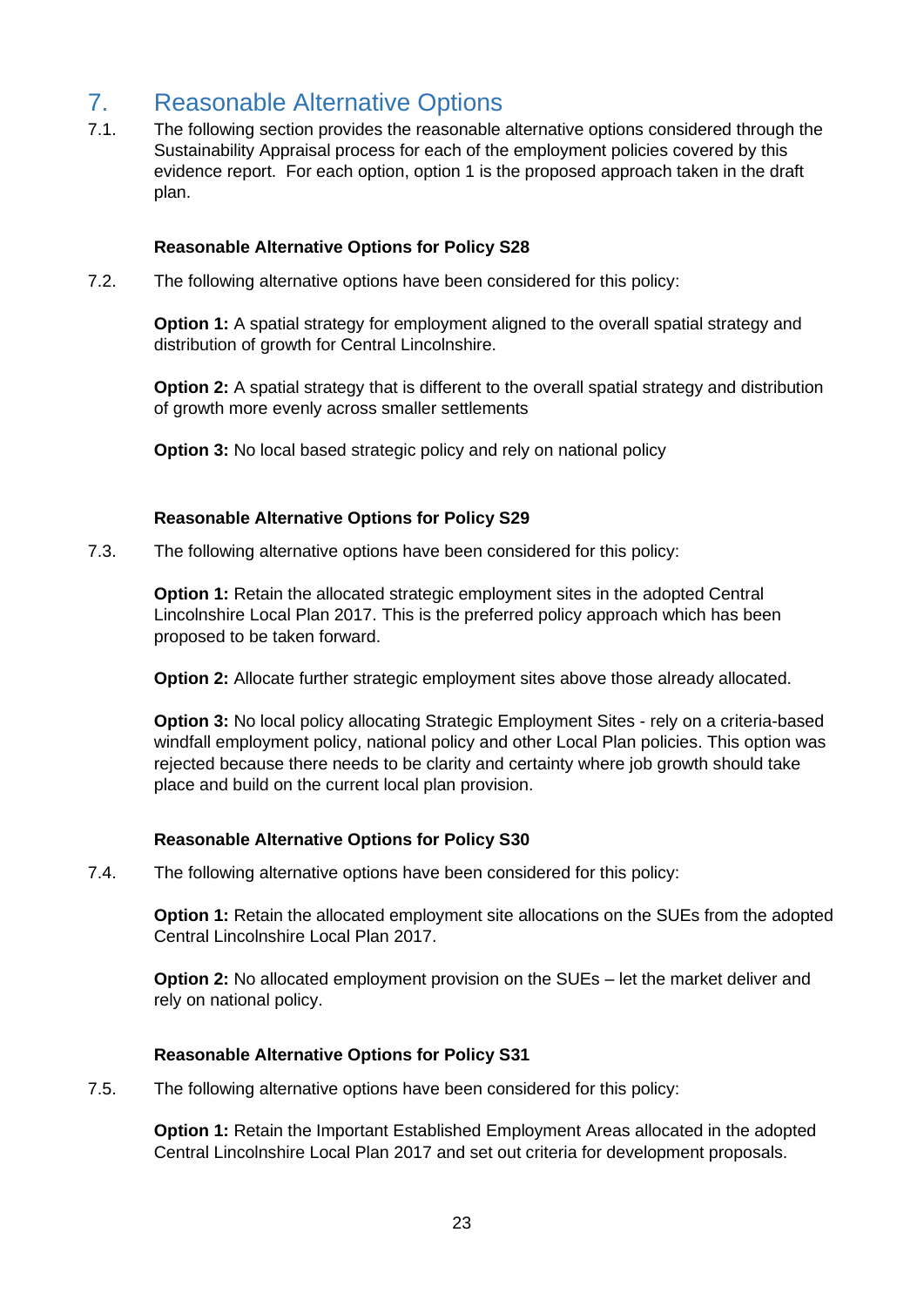**Option 2:** Do not designate IEEAs. Rely on national policy to ensure employment is directed to the most sustainable and appropriate locations.

### **Reasonable Alternative Options for Policy S32**

7.6. The following alternative options have been considered for this policy:

**Option 1:** A defined policy defining what a Local Employment Area (LEA) is and setting out criteria for proposals within or adjacent to a LEA.

**Option 2:** No definition of what a LEA is and retain the existing policy wording from policy LP5 within the adopted Central Lincolnshire Local Plan (April 2017).

**Option 3:** No local based approach to smaller employment sites set out in the Local Plan and rely on national policy and other Local Plan policies.

#### **Reasonable Alternative Options for Policy S33**

7.7. The following alternative options have been considered for this policy:

**Option 1:** A policy for non-designated sites for employment proposals within defined settlements applying a sequential test.

**Option 2:** No local based policy approach to non-designated employment sites within identified settlements. Rely on national policy and other Local Plan policies to ensure employment is directed to the most sustainable and appropriate locations.

#### **Reasonable Alternative Options for Policy S34**

7.8. The following alternative options have been considered for this policy:

**Option 1:** A specific policy for non-designated sites employment proposals in the countryside.

**Option 2:** No local based policy for employment proposals in the countryside. Rely on national policy and other Local Plan policies

# <span id="page-23-0"></span>8. Conclusions

8.1 This Evidence Report demonstrates the rationale for the proposed policy as contained in the Proposed Submission Draft Central Lincolnshire Local Plan. This helps bring together relevant evidence that has informed this policy and how we have responded to comments received during the plan making process, as well as how the latest evidence and national guidance has been taken into account.